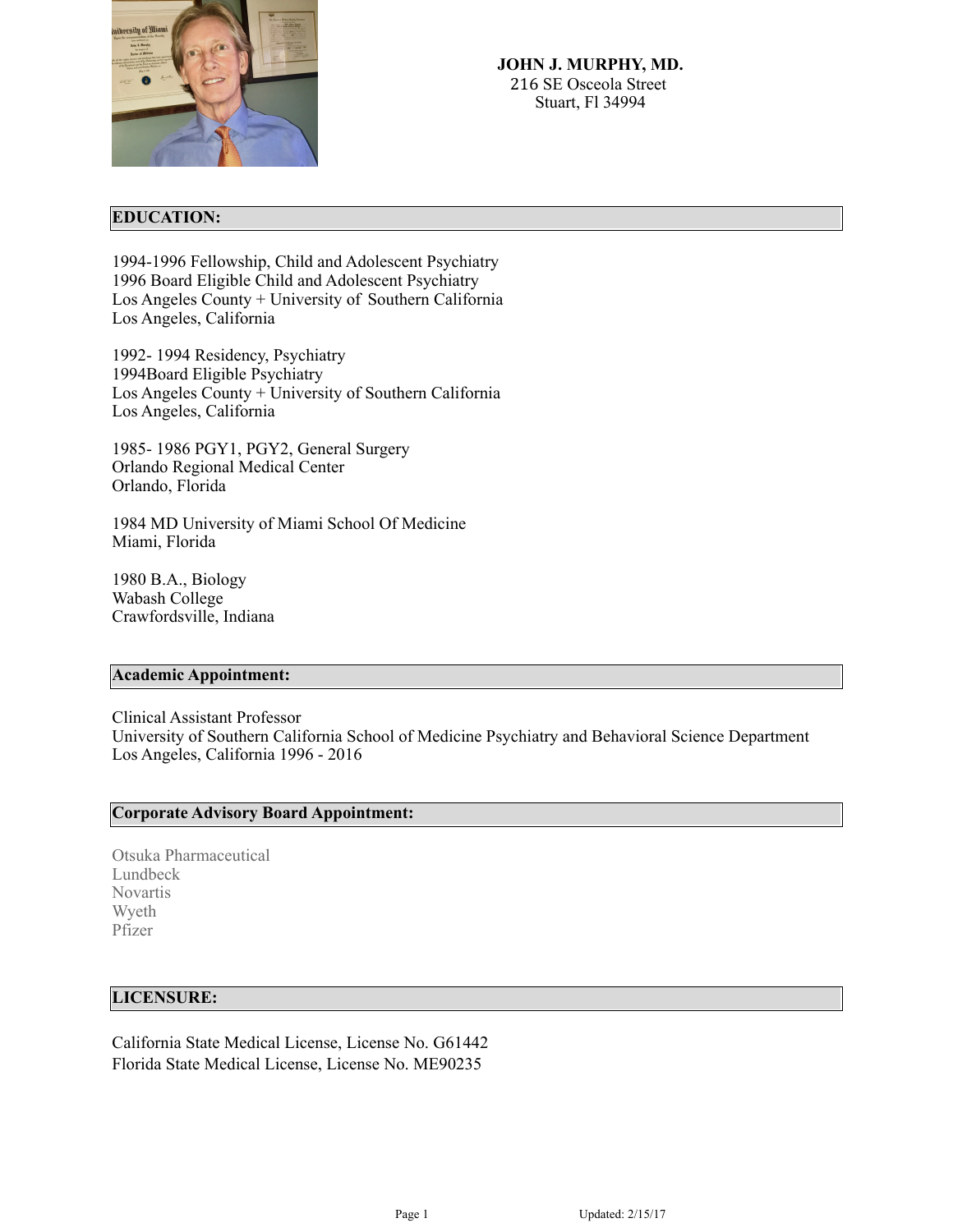#### **EXPERIENCE:**

Present Private Practice Adult Psychiatry Stuart, Fl  $1/1/17$  to present

Investigator Southwestern Research Inc Beverly Hills, Ca 90210 Nov 1994 - June 2016

California Advanced Neurotherapeutics Los Angeles, CA Sep 2016 - Jan 1, 2017

Investigator Pacific Institute of Medical Research Los Angeles, CA May 2016 - Jan 1, 2017

Medical Director Southwestern Research, Inc. Beverly Hills, California Nov 1994 – May 2016

Private Practitioner Child/Adolescent and General Psychiatry Beverly Hills, California  $1994 - 2017$ 

Medical Director House Med, Inc. Orlando, Florida 1989 – 1992

Private Practitioner General Medicine Orlando, Florida 1987 – 1992

Board of Directors Medical Director Give Kids the World 1990-1992

Exclusive Provider Private Health Care Walt Disney World Orlando, Florida 1987 – 1992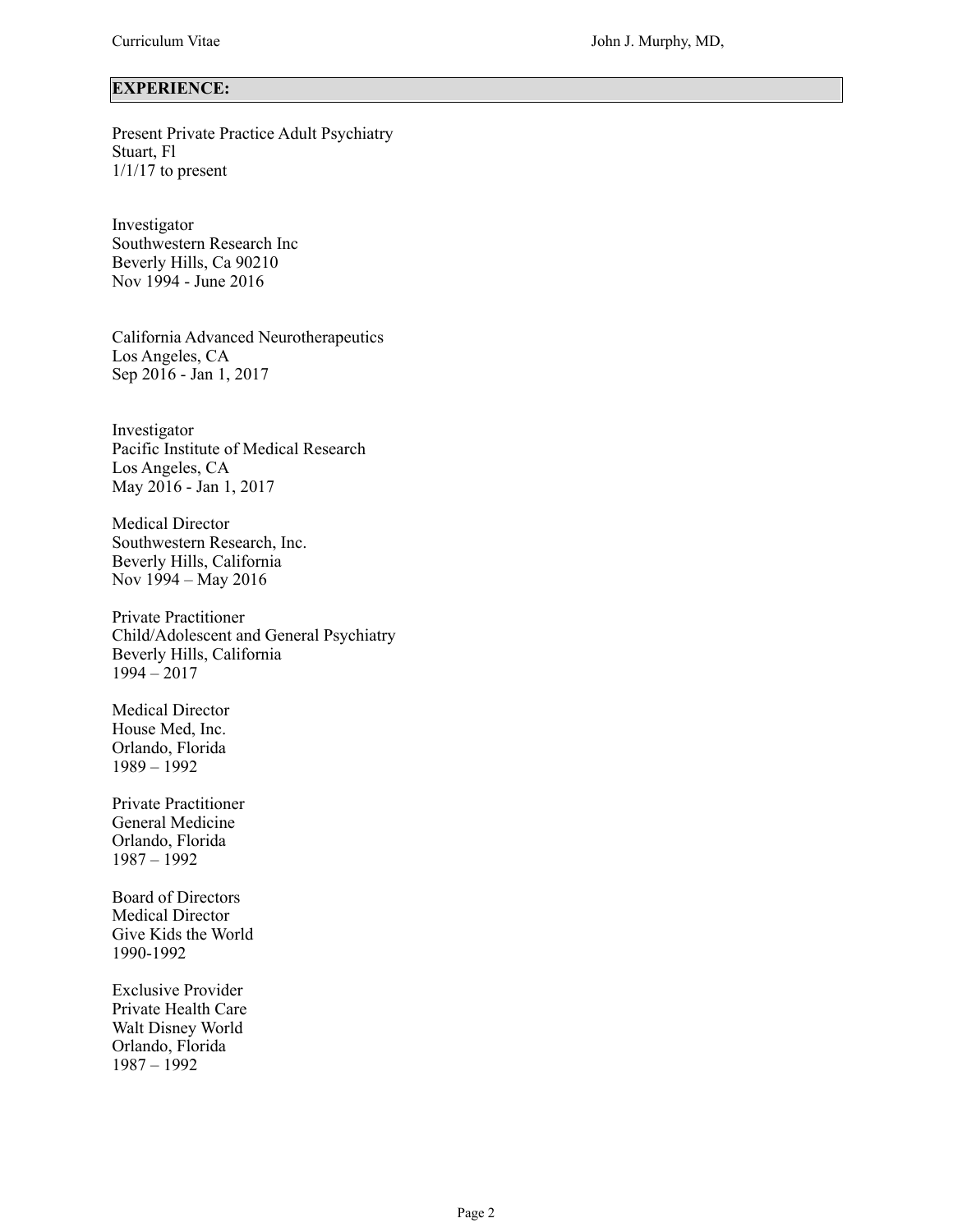#### **EXPERIENCE** (continued):

Research Associate Orlando Laser Research Center Microsurgery Division Orlando, Florida 1986 – 1987

#### **Membership**

- Member, American Medical Association
- Diplomate, National Board of Medical Examiners
- Member, American Psychiatric Association
- Member,AmericanAcademy of SleepMedicine
- Florida Medical Association

#### US **Patents**

Inventor of these Patents Methods and compositions for alleviating stuttering

6,855,721 7,858,638 8,242,132 8,618,127

#### **US TradeMarks**

Owner of these Trade Marks 87628246 87812132 87628852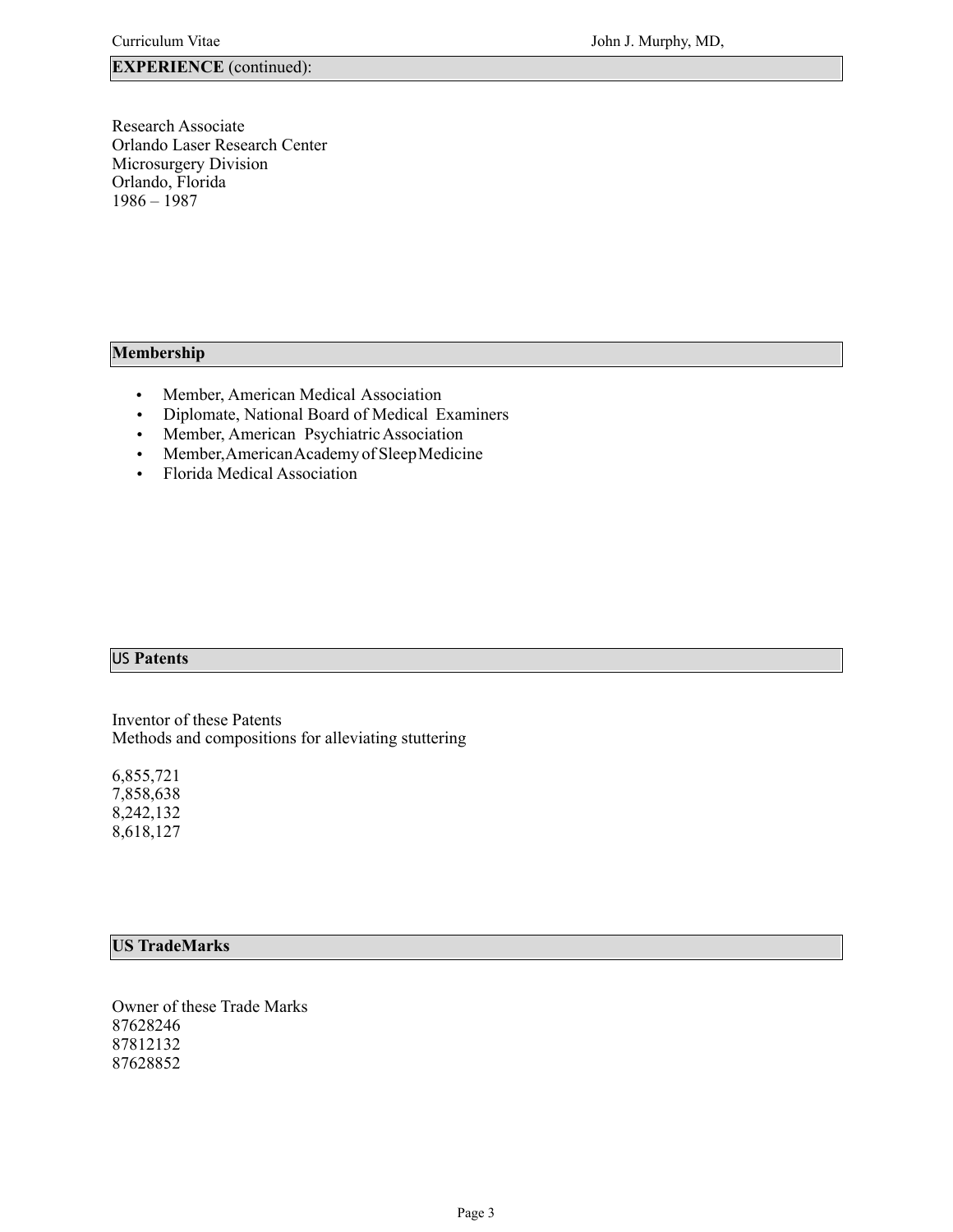## **CLINICAL TRIAL EXPERIENCE:**

### *Major Depression Disorder*

| 1998      | Solvay Pharmaceu-<br>ticals                      | A Multi-center, Double-Blind, Randomized Parallel Group<br>Study of the Efficacy, Safety, Tolerability of a Flexible Dose<br>Regimen of Fesinoxan Versus Placebo in Outpatients with<br>Major Depressive Disorder with Fluoxetine as an Active<br>Control       |
|-----------|--------------------------------------------------|-----------------------------------------------------------------------------------------------------------------------------------------------------------------------------------------------------------------------------------------------------------------|
| 1998      | Pfizer Inc., Central<br><b>Research Division</b> | A Six-Week, Double-Blind, Placebo and Fluoxetine Con-<br>trolled Multi center Study to Evaluate the Safety and Effica-<br>cy of Oral CP-122-721 in Outpatients with Major Depressive<br>Disorder                                                                |
| 1998      | Synthelabo<br>R e-<br>search, Inc.               | Comparison of the Efficacy and Safety of Befloxatone 2.5<br>mg OD Versus Placebo in Outpatients with Moderate to Se-<br>vere Major Depressive Disorder; A Randomized, Double-<br>Blind, 8-Week Multi-Center Phase II Trial Protocol No. 2918                    |
| 1998      | Organon, Inc.                                    | A Multi center, Randomized, Double-Blind, Placebo-Con-<br>trolled, Efficacy and Safety Study of Remeron in Outpatient<br>Children and Adolescents with Major Depressive Disorder<br>Protocol No. 003-045                                                        |
| 1998-1999 | Merck Research                                   | A Double-Blind, Randomized, Multi center, Parallel Design<br>Study to Evaluate the Efficacy and Safety of Individual Max-<br>imum Tolerated Doses of EMD 68 843 in Comparison with<br>Placebo and Fluoxetine in Outpatients with Major Depres-<br>sive Disorder |
| 1999      | <b>Bristol-Myers</b><br>Squibb                   | A Multi center, Double-Blind, Placebo and Sertraline Con-<br>trolled, Randomized Parallel Group, Flexible Dose Trial of<br>Nefazodone ER in the Treatment of Depressed Patients                                                                                 |
| 1999      | <b>Bristol-Myers</b><br>Squibb                   | A Multi center, Double-Blind, Flexible Dose Safety Trial<br>Comparing Nefazedoene ER to Nefazedoene IR in the<br><b>Treatment of Depressed Patients</b>                                                                                                         |
| 1999      | john                                             | Pharmacia & Up- Open-Label Reboxetine Continuation Therapy                                                                                                                                                                                                      |
| 1999      | john                                             | Pharmacia & Up- Open-Label Reboxetine Rescue and Continuation Therapy                                                                                                                                                                                           |
| 1999      | Sanofi-Synthelabo<br>Research                    | A Double-Blind Placebo and Paroxetine Controlled, Multi<br>center Study Evaluating the Efficacy and Safety of<br>SR142801 in Patients with Major Depressive Disorder                                                                                            |
| 1999-2001 | Eli Lilly & Co.                                  | The Combination of Olanzapine and Fluoxetine in Treatment<br><b>Resistant Depression Without Psychotic Features</b>                                                                                                                                             |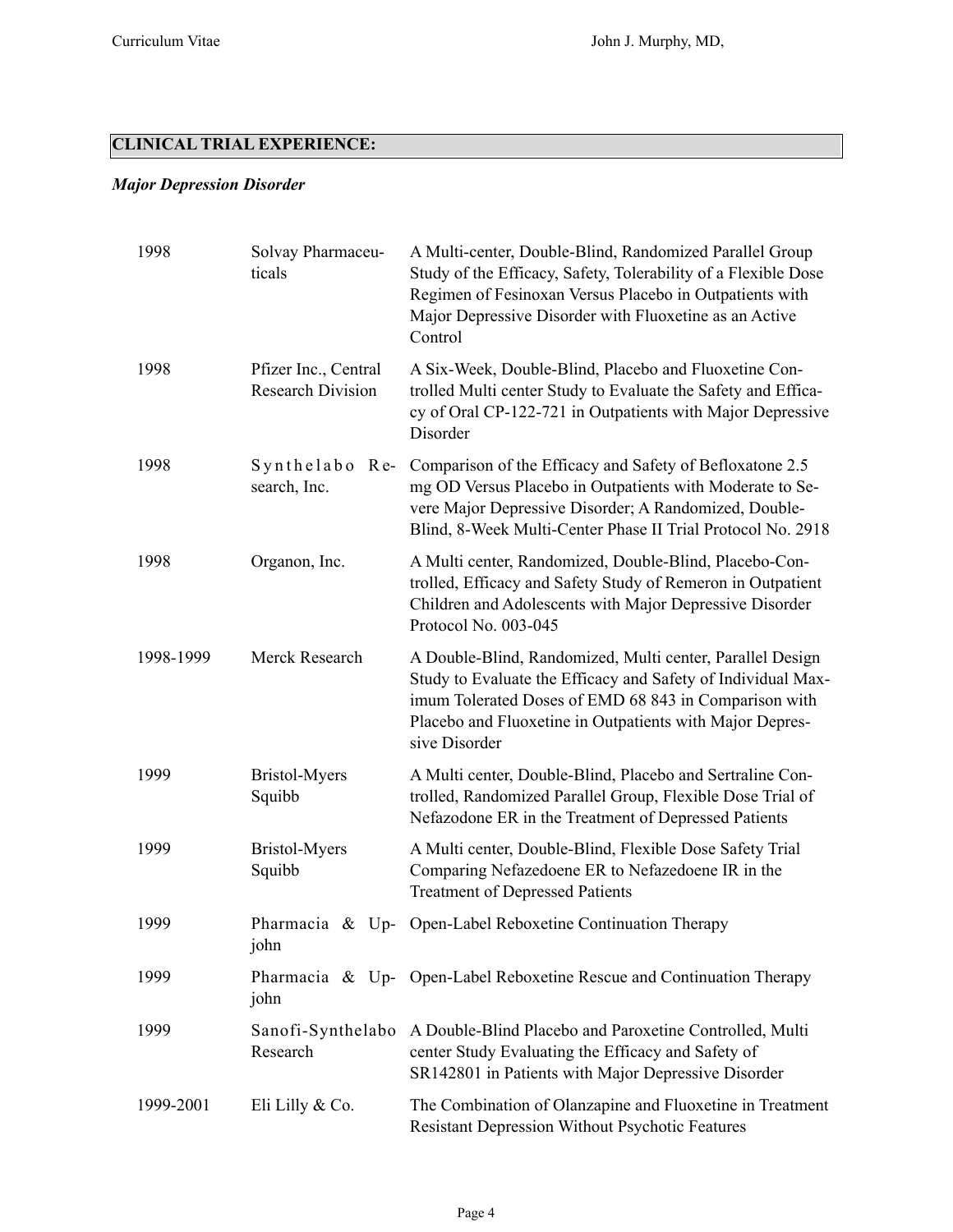| 1999-2001 | Merck & Co.                | A Double-Blind, Multi center, Placebo-Controlled Study of<br>L-759274 in the Treatment of Outpatients with Major De-<br>pression Melancholic Features                                                              |
|-----------|----------------------------|--------------------------------------------------------------------------------------------------------------------------------------------------------------------------------------------------------------------|
| 2000-2001 | Pharmacia & Upjohn         | Reboxetine Versus Placebo in the Treatment of Major De-<br>pressive Disorder Resistant to Fluoxetine                                                                                                               |
| 2000-2001 | Pharmacia & Upjohn         | Pharmacogenomics Blood Sampling Protocol                                                                                                                                                                           |
| 2000-2002 | Wyeth-Ayerst Re-<br>search | A Double-Blind, Placebo-Controlled Comparative Efficacy<br>Study of Venlafaxine ER and Sertraline in Producing Remis-<br>sion in Outpatients with Major Depressive Disorder                                        |
| 2001      | Pharmacia & Upjohn         | Reboxetine, Placebo and Paroxetine Comparison in Patients<br>with Depressive Disorder                                                                                                                              |
| 2001      | Organon, Inc.              | A Single Dose, Pharmacokinetic Trial of Remeron in Chil-<br>dren and Adolescents with Major Depression                                                                                                             |
| 2001      | GlaxoSmithKline<br>Beecham | A Double-Blind, Placebo Controlled, Fixed Dosage Study<br>Comparing the Efficacy and Tolerability of Paroxetine CR<br>and Citalopram to Placebo in the Treatment of Major De-<br>pressive Disorder with Anxiety    |
| 2001      | Organon, Inc.              | Open-Label, Multiple Oral Dose Study to Assess the Steady<br>State Pharmacokinetics of Org 33062 ER in Children and<br>Adolescents with Major Depressive Disorder                                                  |
| 2001-2002 | Organon, Inc.              | A Double-Blind, Multi-Center, Randomized, Placebo-Con-<br>trolled, Efficacy and Safety Study of ORG 33062 ER and<br>Fluoxetine in Subjects who Suffer from Major Depressive<br>Disorder with Atypical Features     |
| 2001-2002 | Organon, Inc.              | A Double-Blind, Multi-Center Extension Trial in Subjects<br>Who Suffer from Major Depressive Disorder with Atypical<br>Features who Participated in the Placebo and Fluoxetine<br>Controlled Study of Org 33062 ER |
| 2001-2002 | Organon, Inc.              | A Double-Blind, Randomized, Placebo and Paroxetine Con-<br>trolled, Multi center, Dose-Finding Trial with ORG 34517 in<br>Outpatients with Moderate to Severe Major Depressive Dis-<br>order                       |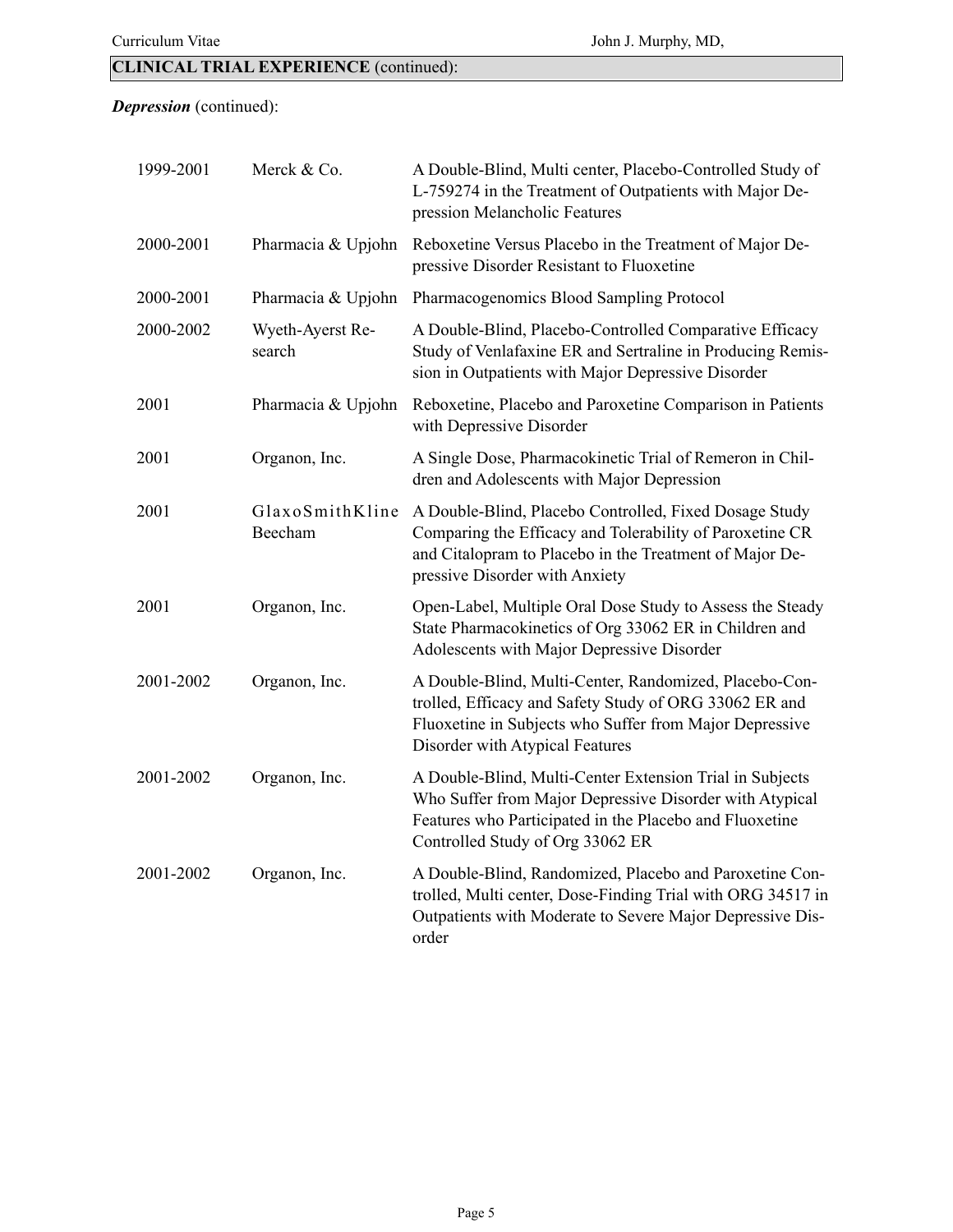| 2001-2002 | Sanofi-Synthelabo<br>Research | A Double-Blind, Placebo and Paroxetine Controlled Multi<br>center, Dose-Ranging Study Evaluating the Efficacy and<br>Safety of SR48968C in Outpatients with Major Depressive<br>Disorder                                                                                                                                                                                                                                                                                |
|-----------|-------------------------------|-------------------------------------------------------------------------------------------------------------------------------------------------------------------------------------------------------------------------------------------------------------------------------------------------------------------------------------------------------------------------------------------------------------------------------------------------------------------------|
| 2001-2002 | Wyeth-Ayerst Re-<br>search    | Double-Blind, Placebo-Controlled Study of Venlafaxine ER<br>in Children and Adolescents with Major Depressive Disorder                                                                                                                                                                                                                                                                                                                                                  |
| 2001-2002 | Wyeth-Ayerst Re-<br>search    | A Double-Blind, Placebo-Controlled Comparative Efficacy<br>Study of Venlafaxine ER and Sertraline in Producing Remis-<br>sion in Outpatients with Major Depressive Disorder                                                                                                                                                                                                                                                                                             |
| 2001-2002 | GlaxoSmithKline               | A Randomized, Double-Blind, Parallel-Group, Placebo-Con-<br>trolled Study Evaluating Efficacy and Safety of SB-29060<br>Controlled Release (12.5 and 25 mg/day) Versus Placebo in<br>Patients with Major Depressive Disorder                                                                                                                                                                                                                                            |
| 2001-2002 | Pfizer, Inc.                  | A Phase IIB, Seven-Week, Double-Blind, Placebo and<br>Paroxetine Controlled Multi center Study to Evaluate the<br>Safety and Efficacy of Oral CP-122, 721 in Outpatients with<br>Major Depressive Disorder and Associated Somatic Symp-<br>toms                                                                                                                                                                                                                         |
| 2001-2002 | Pfizer, Inc.                  | A Seven-Week, Double Blind, Extension of Protocol: A<br>Phase IIB, Seven-Week, Double-Blind, Placebo and Paroxe-<br>tine-Controlled Multi center Study to Evaluate the Safety and<br>Efficacy of Oral CP-122, 721 in Outpatients with Major De-<br>pressive Disorder and Associated Somatic Symptoms                                                                                                                                                                    |
| 2001-2002 | Pfizer, Inc.                  | An Eight-Week, Double-Blind, Placebo-Controlled Multi<br>center Study to Evaluate the Safety and Efficacy of 2 Doses<br>of CP-448, 187 (1.5 and 3 mg) and Y in Subjects with Major<br>Depressive Disorder                                                                                                                                                                                                                                                               |
| 2001-2002 | <b>Forest Laboratories</b>    | Double-Blind, Comparison of the Safety and Efficacy of Esc-<br>italopram and Fluoxetine in the Treatment of Fluoxetine<br>Non-responders                                                                                                                                                                                                                                                                                                                                |
| 2001-2002 | <b>Forest Laboratories</b>    | Two-Week Double-Blind Placebo-Controlled Study of Esci-<br>talopram in the Treatment of Severe Major Depression.<br>Phase A: Double-Blind Comparison of the Safety and Effica-<br>cy of Escitalopram and Placebo After Two Weeks of Treat-<br>ment of Patients with Severe Major Depression. Phase B:<br>Double-Blind Comparison of the Safety and Efficacy of Esc-<br>italopram and Placebo After Eight Weeks of Treatment of<br>Patients with Severe Major Depression |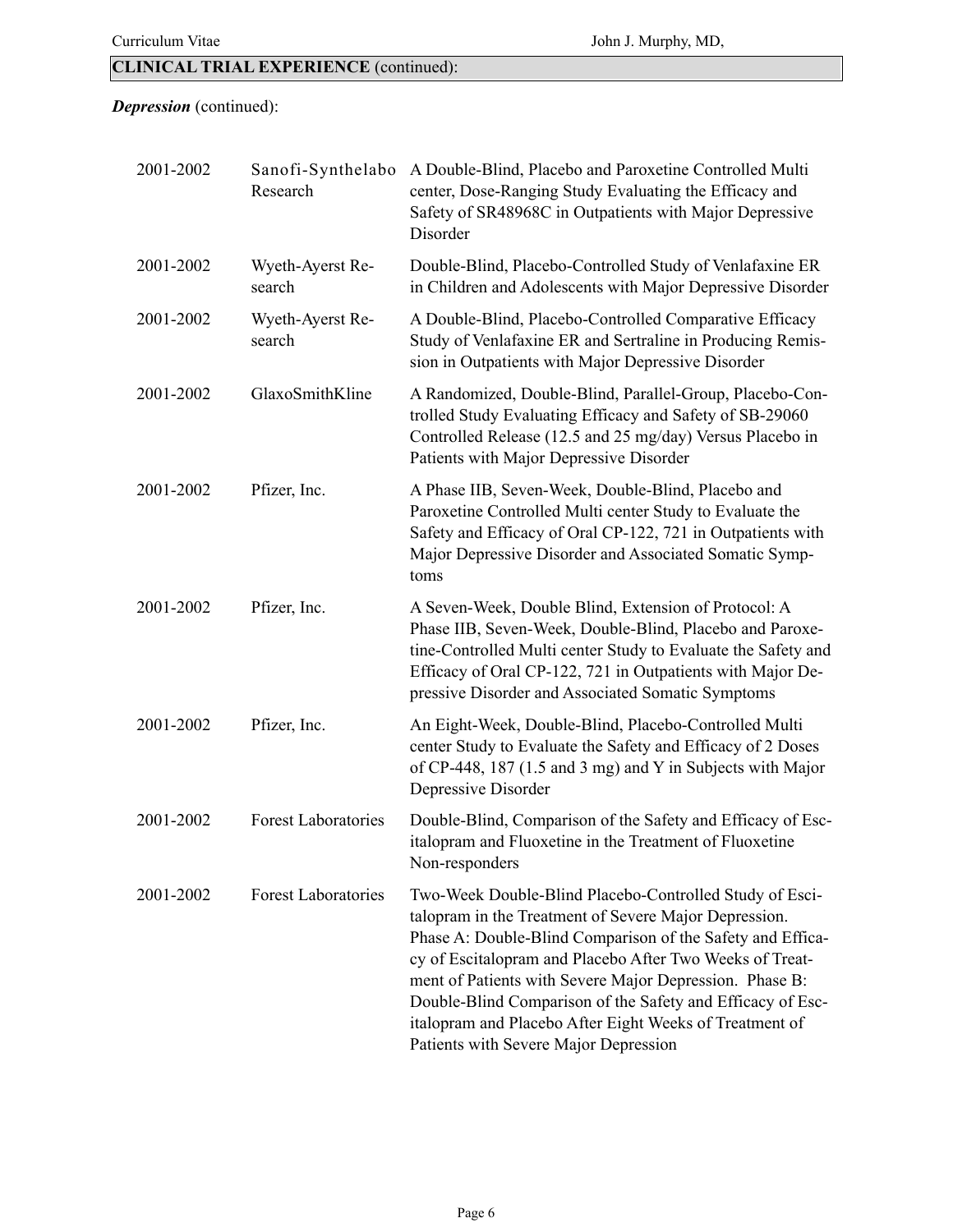| 2001-2002 | <b>Forest Laboratories</b> | An Open-Label Extension Study of the Safety and Efficacy<br>of Escitalopram in Patients with Major Depressive Disorder                                                                                                                                                    |
|-----------|----------------------------|---------------------------------------------------------------------------------------------------------------------------------------------------------------------------------------------------------------------------------------------------------------------------|
| 2002      | Eli Lilly & Co.            | The Study of Olanzapine and Fluoxetine in Combination for<br><b>Treatment Resistant Depression Without Psychotic Features</b>                                                                                                                                             |
| 2002      | Eli Lilly & Co.            | The Study of Olanzapine and Fluoxetine in Combination for<br>Treatment Resistant Depression Without Psychotic Features                                                                                                                                                    |
| 2002      | Wyeth                      | Multi center, Randomized, Double-Blind, Placebo-Con-<br>trolled Study of Two Fixed Doses of Des-Venlafaxine Succi-<br>nate in Adult Outpatients with Major Depression                                                                                                     |
| 2002      | GlaxoSmithKline            | A Randomized, Double-Blind, Parallel-Group, Placebo-Con-<br>trolled Flexible-Dose Study Evaluating Efficacy and Safety<br>of SB-659746-A in Patients with Major Depressive Disorder                                                                                       |
| 2002      | Eli Lilly & Co.            | LY544344 Versus Placebo in Patients with Mixed Anxiety-<br>Depressive Disorder in a Primary Care Setting                                                                                                                                                                  |
| 2002-2003 | GlaxoSmithKline            | An 8-Week, Randomized, Double-Blind, Parallel-Group,<br>Placebo-Controlled, Multi center, Fixed Dose Study Compar-<br>ing the Efficacy and Safety of GW597599B or Paroxetine to<br>Placebo in Moderately to Severely Depressed Patients with<br>Major Depressive Disorder |
| 2003      | <b>Forest Laboratories</b> | A Double-Blind, Placebo-Controlled Evaluation of the Safety<br>and Efficacy of Escitalopram in Pediatric Depression                                                                                                                                                       |
| 2003      | Merck & Co.                | A Double-Blind, Multi center, Placebo-Controlled Study of<br>MK-0869 in the Treatment of Patients with Major Depressive<br>Disorder                                                                                                                                       |
| 2003      | Eli Lilly & Co.            | Duloxetine Versus Venlafaxine Extended Release in the<br>Treatment of Major Depressive Disorder                                                                                                                                                                           |
| 2003      | Merck & Co.                | A Double-Blind, Multi center, Placebo and Active-Con-<br>trolled Acute and Extension Study of MK-0869 in the<br>Treatment of Patients with Major Depressive Disorder with<br>Melancholic Features                                                                         |
| 2003      | Merck & Co.                | A Worldwide, Multi center, Double-Blind, Parallel, Active-<br>Controlled, Long-Term Safety Study of MK-0869 in Outpa-<br>tients with Major Depressive Disorder                                                                                                            |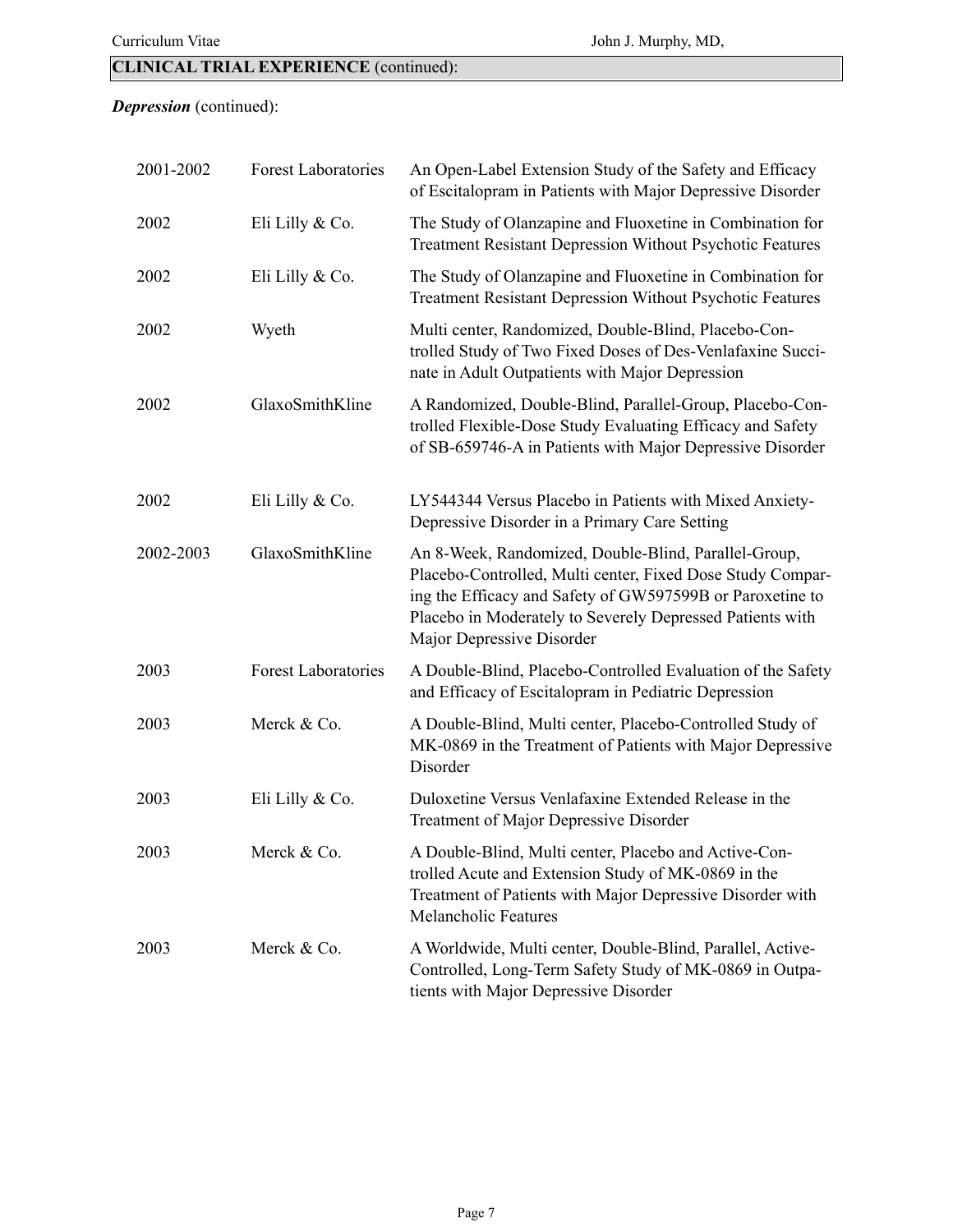#### Curriculum Vitae John J. Murphy, MD,

| 2003      | Fabre-Kramer      | A Double-Blind, Multi center, Randomized, Placebo-Con-<br>trolled Efficacy and Safety Study of Org 33062 ER in Sub-<br>jects with Major Depressive Disorder                                                                                                                                                                                |
|-----------|-------------------|--------------------------------------------------------------------------------------------------------------------------------------------------------------------------------------------------------------------------------------------------------------------------------------------------------------------------------------------|
| 2003      | Sanofi-Synthelabo | A Double-Blind, Multi center Study Evaluating the Effica-<br>cy and Safety of One Fixed Dose of SR58611A (700 mg/<br>day) Versus Placebo and Paroxetine (20 mg/day) in Patients<br>with a Recurrent Major Depressive Episode                                                                                                               |
| 2003      | Johnson & Johnson | A 6-Week, Randomized, Double-Blind, Parallel-Group,<br>Active and Placebo-Controlled Trial to Assess the Efficacy<br>of R228060 in Adult Subjects with Major Depressive Dis-<br>order (MDD)                                                                                                                                                |
| 2003      | Eli Lilly & Co.   | Validation of Daily Telephone Self-Assessment in the<br><b>Study of Antidepressant Treatment Outcome</b>                                                                                                                                                                                                                                   |
| 2003      | GlaxoSmithKline   | A Multi center, Double-Blind, Placebo-Controlled Compari-<br>son of the Efficacy and Safety of Extended-Release Bupro-<br>pion Hydrochloride 300 mg/day and Placebo Administered<br>for Eight Weeks for the Treatment of Adult Outpatients<br>with Major Depressive Disorder and Symptoms of De-<br>creased Energy, Pleasure, and Interest |
| 2003-2004 | Wyeth             | A Multi center, Randomized, Double-Blind, Placebo-Con-<br>trolled, Parallel-Group Study to Evaluate the Efficacy and<br>Safety of DVS-233 SR for Prevention of Depressive Re-<br>lapse in Adult Outpatients with Major Depressive Disorder                                                                                                 |
| 2003-2004 | GlaxoSmithKline   | A Multi center, Double-Blind, Randomized, Placebo-Con-<br>trolled Comparison of the Effects on Sexual Functioning of<br>Extended-Release Buproprion Hydrochloride (300-450mg)<br>and Escitalopram (10-20mg) in Outpatients with Moderate to<br>Severe Major Depression Over an Eight-Week Treatment<br>Period                              |
| 2003-2005 | Wyeth             | A 10-Month Open-Label Evaluation of the Long-Term Safety<br>of DVS-233 SR in Outpatients with Major Depressive Disor-<br>der                                                                                                                                                                                                               |
| 2003-2005 | Wyeth             | A Multi center, Randomized, Double-Blind, Placebo-Con-<br>trolled, Parallel Group Study to Evaluate the Efficacy and<br>Safety of Three Fixed Doses (50 mg, 100 mg, or 200 mg) of<br>DVS-233 SR in Adult Outpatients with Major Depressive<br>Disorder                                                                                     |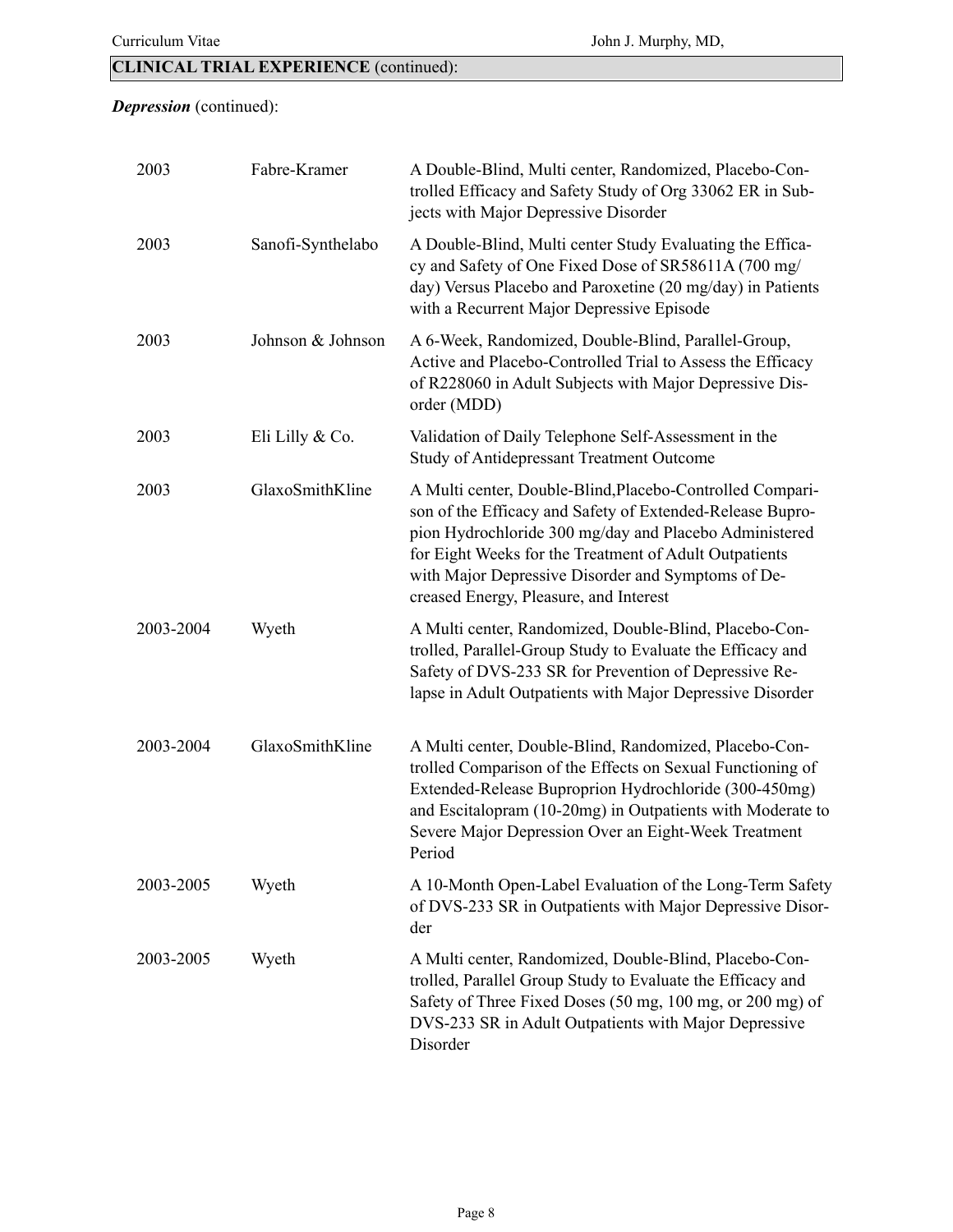| 2004-2005 | GlaxoSmithKline                | A Twelve-Week, Multi-Center, Randomized, Double-blind,<br>Double-Dummy, Parallel-Group, Active Controlled, Escalat-<br>ing Dose Study to Compare the Effects on Sexual Function-<br>ing of Wellbutrin XL Extended-release (150-450 mg/day)<br>and Extended-release Effexor XR (75-225 mg/day) in Sub-<br>jects with Major Depressive Disorder |
|-----------|--------------------------------|-----------------------------------------------------------------------------------------------------------------------------------------------------------------------------------------------------------------------------------------------------------------------------------------------------------------------------------------------|
| 2004-2005 | Wyeth                          | A Multi center, Randomized, Double-Blind, Placebo-Con-<br>trolled, Parallel-Group, Efficacy and Safety Study of a Flexi-<br>ble Dose of DVS-233 in Adult Outpatients with Major De-<br>pressive Disorder                                                                                                                                      |
| 2004-2006 | GlaxoSmithKline                | A Randomized, Double-Blind, Parallel-Group, Placebo-Con-<br>trolled, Fixed-Dose Study Evaluating the Efficacy and Safety<br>of GW679769 in Subjects with Major Depressive Disorder                                                                                                                                                            |
| 2005-2006 | <b>Bristol-Myers</b><br>Squibb | A Multi center, Randomized, Double-Blind, Placebo-Con-<br>trolled Study of the Safety and Efficacy of Aripiprazole as<br>Adjunctive Therapy in the Treatment of Patients with Major<br>Depressive Disorder                                                                                                                                    |
| 2005-2006 | Sanofi-Aventis                 | An Eight Week, Double-Blind, Placebo Controlled, Multi<br>center Study with Escitalopram (10 mg qd) as Positive<br>Control, Evaluating the Efficacy, Safety, Tolerability of a<br>Fixed Dose of SR58611A (350 mg q12) in Outpatients with<br>Major Depressive Disorder                                                                        |
| 2005-2006 | Sanofi-Aventis                 | An Eight Week, Double-Blind, Placebo Controlled, Multi<br>center Study with Escitalopram (10mg qd) as Positive Con-<br>trol, Evaluating the Efficacy, Safety, Tolerability of a Fixed<br>Dose of SR58611 (350mg q12) in Outpatients with Major<br>Depressive Disorder (MDD)                                                                   |
| 2005-2007 | <b>Bristol-Myers</b><br>Squibb | A Multi center, Long-Term, Open-Label Study to Assess<br>the Safety and Tolerability of Aripiprazole as Adjunctive<br>Therapy in the Treatment of Outpatients with Major De-<br>pressive Disorder                                                                                                                                             |
| 2005-2007 | Sanofi-Aventis                 | An Eight-Week, Multi center, Double-Blind, Placebo-Con-<br>trolled Study Evaluating the Efficacy, Safety and Tolerabili-<br>ty of One Fixed 100 mg Dose of Saredutant in Patients with<br>Major Depressive Disorder                                                                                                                           |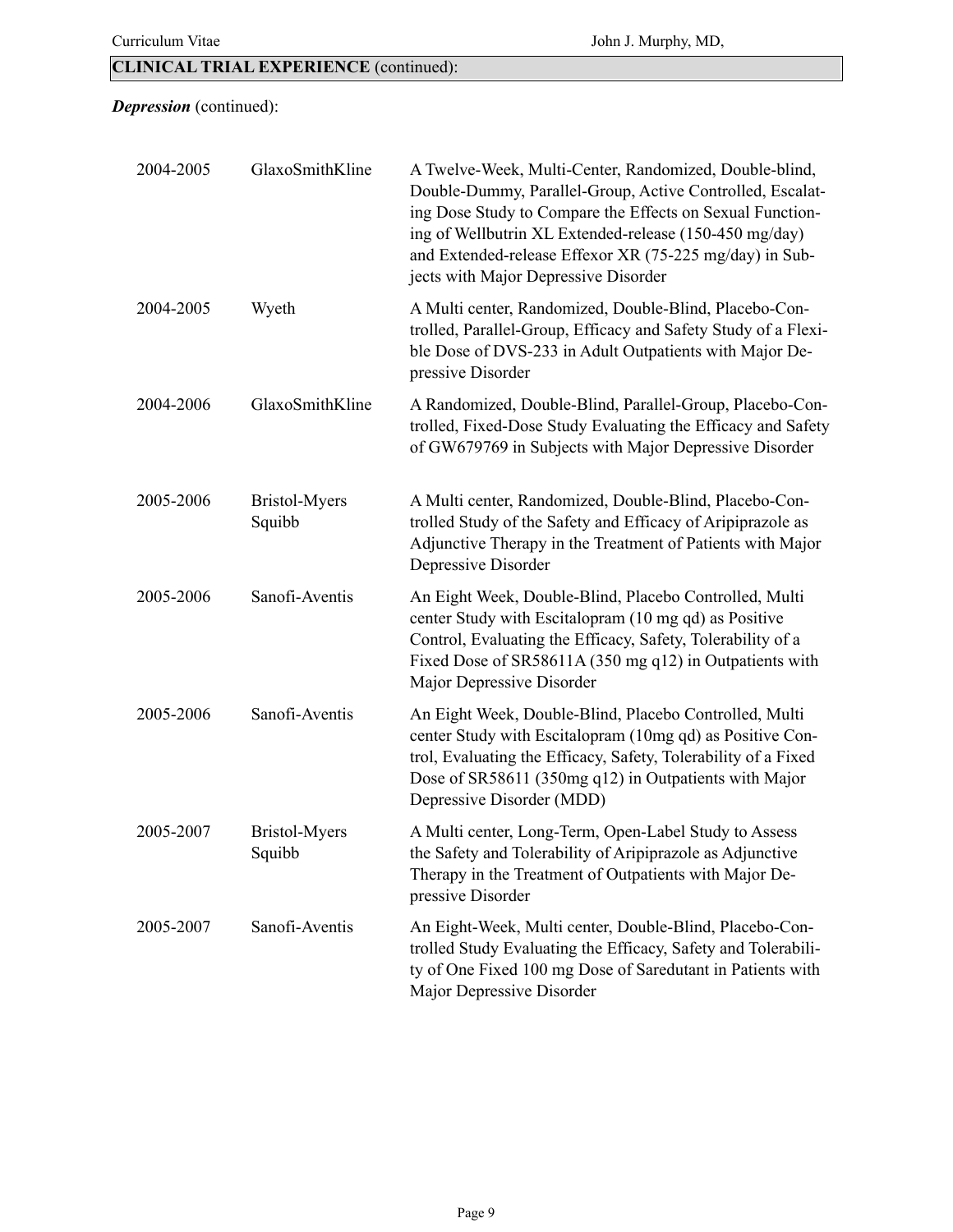| 2006-2007 | Wyeth                         | A Multi center, Randomized, Double-Blind, Placebo-Con-<br>trolled, Duloxetine-Referenced, Parallel-Group Study to<br>Evaluate the Efficacy and Safety of 2 Fixed Doses (50mg,<br>100mg) of Desvenlafaxine Sustained-Release Tablets in<br>Adult Outpatients with Major Depressive Disorder                                                                                                    |
|-----------|-------------------------------|-----------------------------------------------------------------------------------------------------------------------------------------------------------------------------------------------------------------------------------------------------------------------------------------------------------------------------------------------------------------------------------------------|
| 2006-2007 | AstraZeneca                   | A Multi center, Double-blind, Randomized, Parallel-group,<br>Placebo-controlled and Active-controlled Phase III Study of<br>the Efficacy and Safety of Quetiapine Fumarate Sustained-<br>release (Seroquel) as Mono therapy in the Treatment of Pa-<br>tients with Major Depressive Disorder (Diamond Study)                                                                                  |
| 2006-2008 | Sanofi-Aventis                | A multi center, randomized, 24-52 week, double-blind,<br>placebo-controlled study to evaluate the efficacy, safety and<br>tolerability of Saredutant 100 mg once daily in the preven-<br>tion of relapse of depressive symptoms in outpatients with<br>major depressive disorder who achieved an initial response<br>to 12 weeks of open-label treatment with Saredutant 100 mg<br>once daily |
| 2007-2008 | Eli Lilly & Co.               | Duloxetine Versus Placebo in Patients with Major Depres-<br>sive Disorder (MDD): Assessment of Energy and Vitality in<br><b>MDD</b>                                                                                                                                                                                                                                                           |
| 2007-2008 | Labopharm                     | A Randomized, Double-blind, Two-arm Study Comparing<br>the Efficacy and Safety of Trazodone Contramid® OAD and<br>Placebo in the Treatment of Unipolar Major Depressive Dis-<br>order                                                                                                                                                                                                         |
| 2007-2008 | Sanofi-Aventis                | An eight-week, double-blind, placebo-controlled study to<br>evaluate the efficacy, safety, and tolerability of Saredutant<br>100 mg once daily in combination with Escitalopram 10 mg<br>once daily in patients with major depressive disorder                                                                                                                                                |
| 2007-2009 | Novartis Pharmaceu-<br>ticals | A 52-week, randomized, double-blind, placebo-controlled,<br>multi-center, parallel-group study of the long-term efficacy,<br>tolerability and safety of Agomelatine 25 and 50 mg in the<br>prevention of relapse of Major Depressive Disorder (MDD)<br>following open-label treatment of 16-24 weeks                                                                                          |
| 2007-2009 | Sepracor                      | A Double-Blind, Randomized, Placebo-Controlled Study<br>Examining, the Safety, Efficacy, and Tolerability of<br>SEP-2252891 in Subjects with Major Depressive Disorder<br>(including Atypical and Melancholic Features)                                                                                                                                                                       |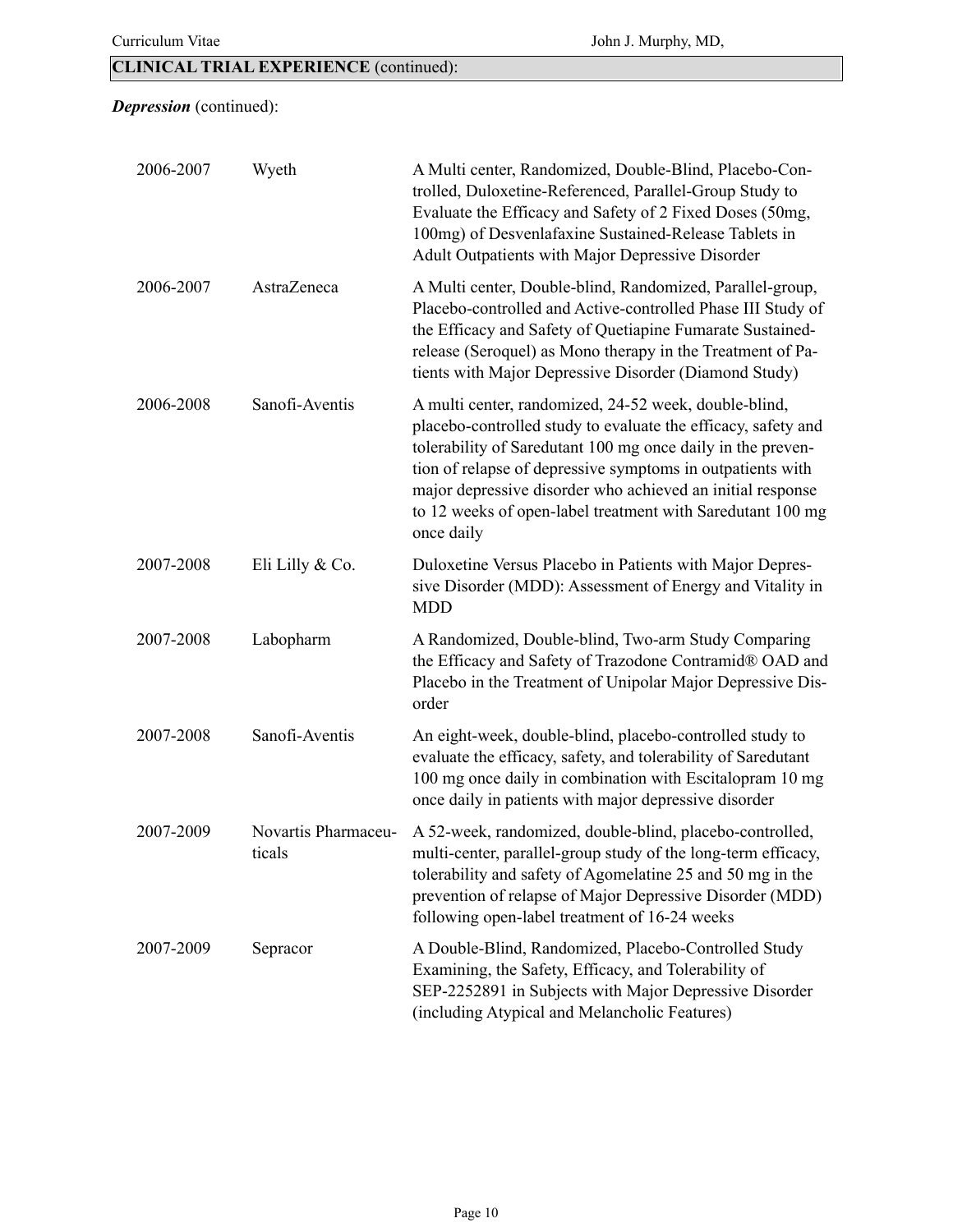| 2008      | Johnson & Johnson | A Phase IIa Multi center, Randomized, Double-Blind, Dou-<br>ble-Dummy, and Placebo- and Active-Controlled Study to<br>Investigate the Safety and Efficacy of JNJ-18038683 Admin-<br>istered to Subjects with Major Depressive Disorder                                                 |
|-----------|-------------------|----------------------------------------------------------------------------------------------------------------------------------------------------------------------------------------------------------------------------------------------------------------------------------------|
| 2008      | Pfizer, Inc.      | An Eight-Week, Double-Blind, Group-Sequential Design,<br>Placebo Controlled Trial to Evaluate the Safety and Efficacy<br>of the Co-Administration of Sertraline and Elzasonan<br>(CP-448,187) in Outpatient with Major Depressive Disorder                                             |
| 2008-2009 | CeNeRx            | A Randomized, Double-Blind, Placebo-Controlled Parallel-<br>Group, Assessment of the Efficacy, Safety and Tolerability of<br>CX157 60mg TID in Subjects with Major Depressive Disor-<br>der                                                                                            |
| 2008-2009 | GlaxoSmithKline   | A Randomized, Double-Blind, Parallel-Group, Placebo-Con-<br>trolled, Fixed Dose Study Evaluating the Efficacy and Safety<br>of GW679769 in Subjects with Major Depressive Disorder                                                                                                     |
| 2009      | Takeda            | A Randomized, Double-Blind, Parallel-Group, Placebo-Con-<br>trolled, Active-Referenced, Fixed-Dose Study Comparing the<br>Efficacy and Safety of 2 Doses of Vortioxetine in Acute<br>Treatment of Adults With Major Depressive Disorder                                                |
| 2009      | Eli Lilly & Co.   | A Randomized, Double-Blind Comparison of LY2216684<br>and Placebo and Long Term Treatment with LY2216684 in<br>Adult Patients with Major Depressive Disorder                                                                                                                           |
| 2009      | Wyeth             | A Multi center, Randomized, Double-Blind, Placebo-Con-<br>trolled, Parallel-Group Study to Evaluate the Efficacy and<br>Safety of 2 Fixed Doses (25 and 50 MG/Day) of Desven-<br>lafaxine Succinate Sustained-Release Tablets in Adult Outpa-<br>tients with Major Depressive Disorder |
| 2009-2010 | Takeda            | Long-Term, Open-Label, Flexible-Dose, Extension Study<br>Evaluating the Safety and Tolerability of Vortioxetine in Sub-<br>jects With Major Depressive Disorder                                                                                                                        |
| 2009-2010 | Wyeth             | A Multi center, Double-Blind, Placebo-Controlled, Random-<br>ized, Withdrawal, Parallel Group Study to Evaluate the Effi-<br>cacy and Safety of 50 mg/day of Desvenlafaxine Succinate<br>Sustained-Release (DVS SR) in Adult Outpatients with Ma-<br>jor Depressive Disorder           |
| 2010-2011 | Cephalon          | A Double-Blind, Placebo-Controlled, Parallel-Group, Fixed-<br>Dosage Study to Evaluate the Efficacy and Safety of Ar-<br>modafinil Treatment (150 and 200 mg/Day) as Adjunctive<br>Therapy in Adults With Major Depression Associated With<br><b>Bipolar I Disorder</b>                |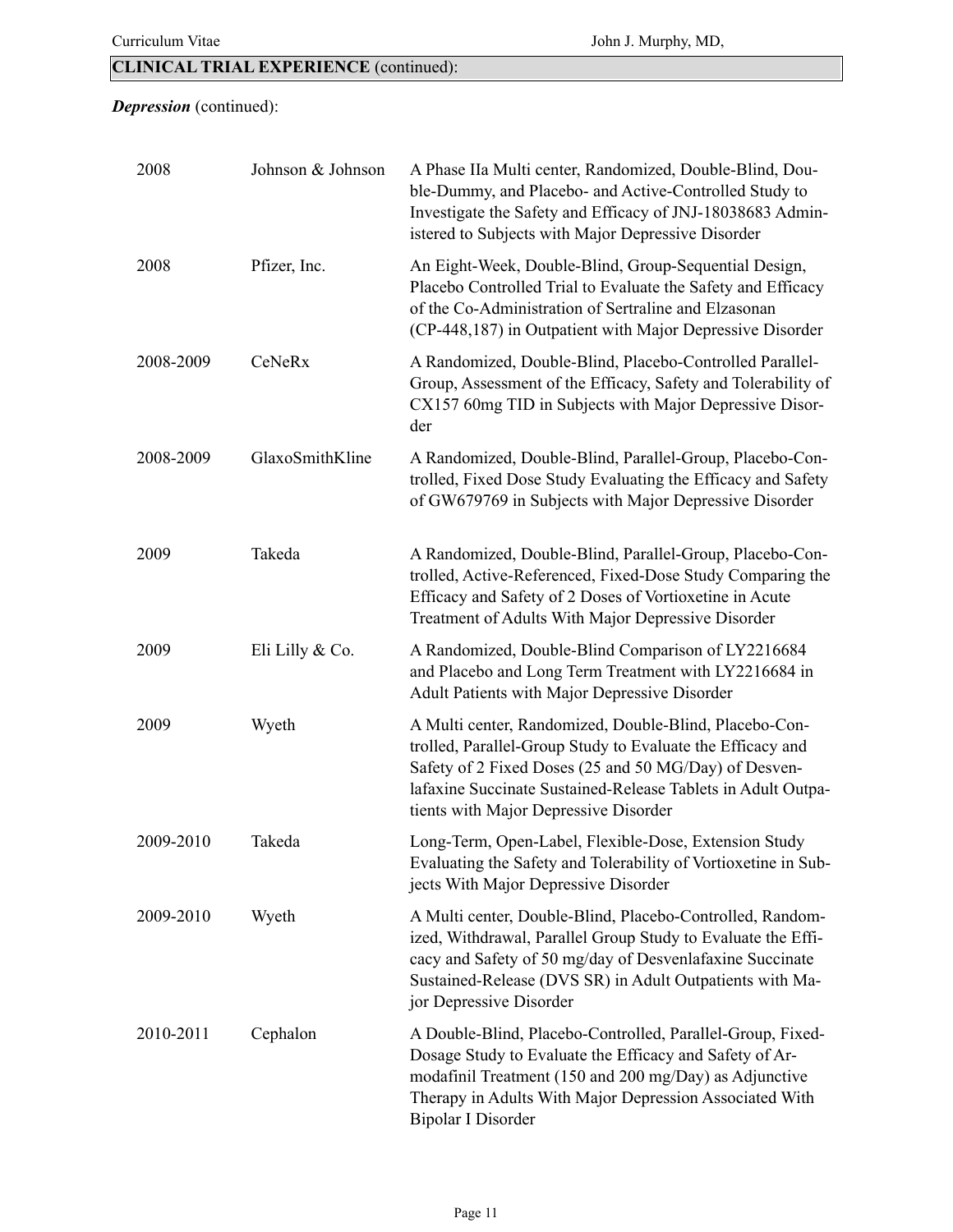| 2009-2010 | Pfizer, Inc.               | A Multi center, Randomized, Double-Blind, Placebo-Con-<br>trolled Study of the Efficacy and Tolerability of Indiplon<br>Therapy Initiated with Sertraline Versus Sertraline Mono<br>therapy in Subjects with Insomnia and Co-Existing Major<br>Depressive Disorder                                           |
|-----------|----------------------------|--------------------------------------------------------------------------------------------------------------------------------------------------------------------------------------------------------------------------------------------------------------------------------------------------------------|
| 2009-2010 | Otsuka                     | A Phase 2, Multi center, Randomized, Double-Blind, Place-<br>bo-Controlled Study of the Safety and Efficacy of<br>OPC-34712 (1 to 3 mg/Day) (brexpiprazole) an Adjunctive<br>Therapy in the Treatment of Patients with Major Depressive<br>Disorder                                                          |
| 2009-2010 | Eli Lilly & Co.            | A Phase 4, 8 Week, Double-Blind, Randomized, Placebo-<br>Controlled Study Evaluating the Efficacy of Duloxetine<br>60mg once Daily in Outpatients with Major Depressive Dis-<br>order and Associated Painful Physical Symptoms                                                                               |
| 2009-2011 | <b>Forest Laboratories</b> | A Double-blind, Placebo-Controlled, Fixed-Dose Study of<br>Vilazodone in Patients with Major Depressive Disorder                                                                                                                                                                                             |
| 2010-2011 | Otsuka                     | A Phase 2, Multi center, Open-label Study to Assess the Safe-<br>ty and Tolerability of Oral OPC-34712 (brexpiprazole) as<br>Adjunctive Therapy in Adult Patients with Major Depressive<br>Disorder                                                                                                          |
| 2010-2011 | <b>Forest Laboratories</b> | A Long-Term, Open-label Extension Study of Vilazodone in<br><b>Adult Patients With Major Depressive Disorder</b>                                                                                                                                                                                             |
| 2010-2011 | <b>Forest Laboratories</b> | A multi-center, Randomized, Double-blind, Placebo-Con-<br>trolled, Relapse-prevention Study with F2695 SR in Patients<br>with Major Depressive Disorder                                                                                                                                                      |
| 2010-2011 | Pfizer, Inc.               | A multi-center, Randomized, Double-blind, Placebo-Con-<br>trolled, Relapse-prevention Study with F2695 SR in Patients<br>with Major Depressive Disorder                                                                                                                                                      |
| 2010-2011 | Pfizer, Inc.               | A Multi center, Parallel Group, Randomized, 10-Week, Dou-<br>ble-blind, Placebo-Controlled Study to Evaluate the Efficacy<br>and Safety of 50 mg of desvenlafaxine succinate sustained-<br>release formulation (DVS SR) in the Treatment of Peri- and<br>Postmenopausal Women with Major Depressive Disorder |
| 2010-2011 | Otsuka                     | A Phase 2, Multi center, Randomized, Double-blind, Placebo<br>Controlled Study of the Safety and Efficacy of OPC-34712<br>(brexpiprazole) as Adjunctive Therapy in the Treatment of<br>Adults with Major Depressive Disorder                                                                                 |
| 2011      | Pfizer                     | A 10 Month Open-Label Evaluation Of The Long-Term Safe-<br>ty Of DVS-233 SR (Desvenlafaxine Succinate) In Outpa-<br>tients With Major Depressive Disorder.                                                                                                                                                   |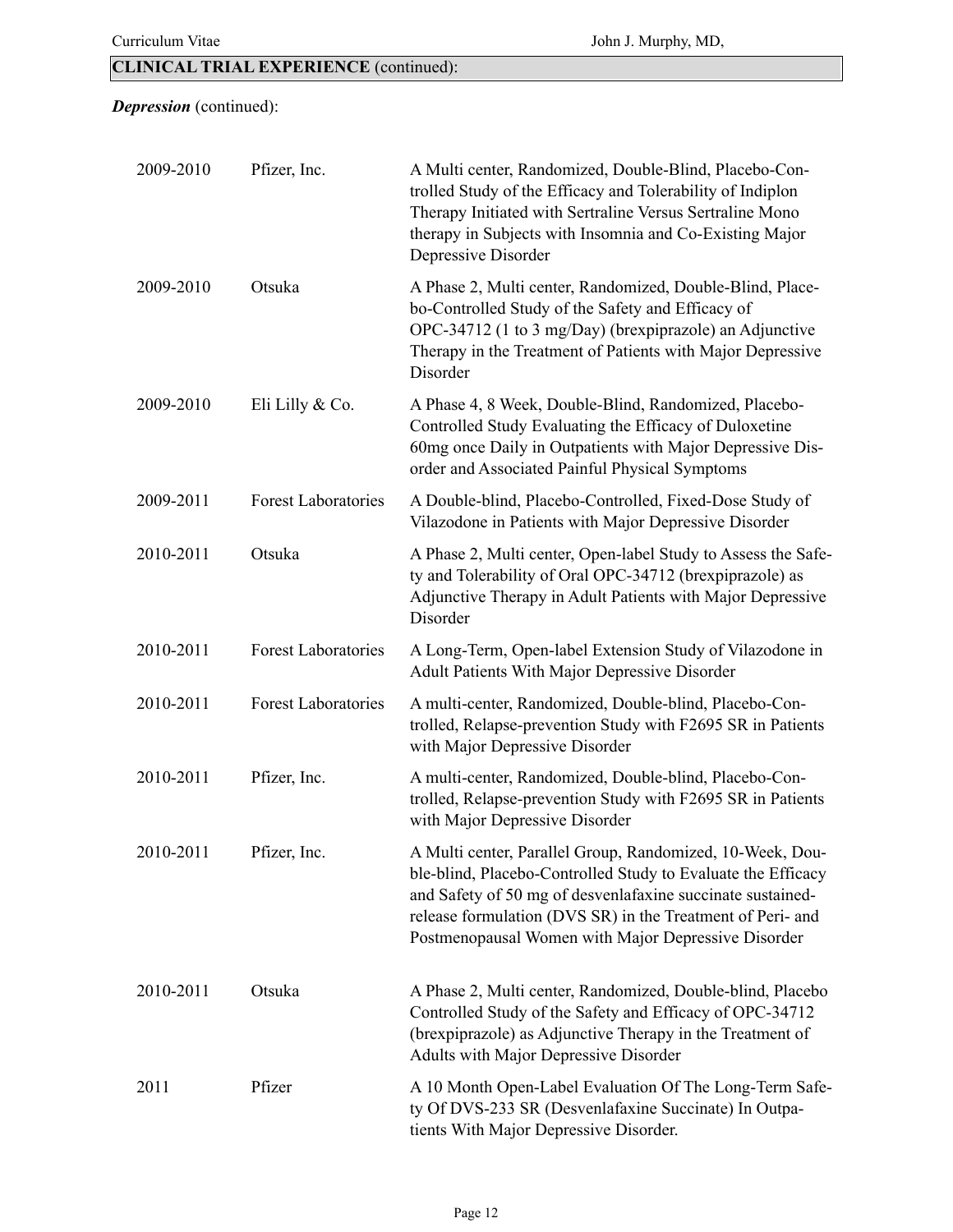## *Depression Disorder*

| 2010-2011     | Novartis Pharma-<br>ceuticals | An 8-week, Randomized, Double-blind, Placebo Controlled,<br>Parallel-group, Multi-center Study of the Efficacy and Safety<br>of Agomelatine 0.5 mg and 1 mg Sublingual Tablets Admin-<br>istered Once Daily in Patients with Major Depressive Disor-<br>der (MDD)                                                                                 |
|---------------|-------------------------------|---------------------------------------------------------------------------------------------------------------------------------------------------------------------------------------------------------------------------------------------------------------------------------------------------------------------------------------------------|
| 2010-2011     | Novartis Pharma-<br>ceuticals | A 52-week, Multi-center, Open Label Study of the Safety and<br>Tolerability of Agomelatine Sublingual Tablets in Patients<br>with Major Depressive Disorder                                                                                                                                                                                       |
| 2010-2011     | Takeda                        | A Phase 3, Long-term, Open-label-, Flexible-dose, Extension<br>Study Evaluating the Safety and Tolerability of Lu AA21004<br>(Vortioxetine) (15 and 20 mg) in Subjects with Major De-<br>pressive Disorder                                                                                                                                        |
| 2010-2011     | Takeda                        | A Phase 3, Randomized, Double-blind, Placebo-Controlled,<br>Duloxetine-referenced, Fixed Dose Study Comparing the<br>Efficacy and Safety of 2 doses (15 and 20 mg) of Lu<br>AA21004 (Vortioxetine) in Subjects with Major Depressive<br>Disorder                                                                                                  |
| 2010-2011     | AstraZeneca                   | A Multi-center, Randomized, Double-blind, Parallel Group,<br>Placebo-Controlled, Phase III, Long-term Safety and Tolera-<br>bility Study of TC-5214 (S-mecamylamine) as an Adjunct to<br>an Antidepressant in Patients with Major Depressive Disor-<br>der who Exhibit an Inadequate Response to Antidepressant<br>Therapy                        |
| 2010-2011     | AstraZeneca                   | A Multi-center, Randomized, Double-blind, Parallel Group,<br>Placebo-Controlled, Phase III, Efficacy and Safety Study of 3<br>Fixed Dose Groups of TC-5214 (S-mecamylamine) as an<br>Adjunct to an Antidepressant in Patients with Major Depres-<br>sive Disorder who Exhibit an Inadequate Response to Anti-<br>depressant Therapy               |
| 2011          | AstraZeneca                   | A Phase IIb, Randomized, Double-Blind, Placebo-Con-<br>trolled, Active Controlled, Parallel Group, Multi center Study<br>to Assess the Safety and Efficacy of 2 Fixed Dose Groups of<br>TC-5214 (S-mecamylamine) as Mono-therapy Treatment in<br>Patients with Major Depressive Disorder with an Inadequate<br>Response to Antidepressant Therapy |
| $2011 - 2012$ | Pfizer                        | A Phase IV, Multi center, Randomized, 8-Week, Double-<br>Blind, Placebo-Controlled, Parallel-Group Study to Evaluate<br>the Efficacy of 2 Fixed Doses (50 and 100 mg/day) of<br>Desvenlafaxine Sustained-Release Tablets in Adult Outpa-<br>tients with Major Depressive Disorder                                                                 |
| $2012 - 2013$ | Forest                        | A Phase 3 Double-Blind, Placebo-Controlled, Fixed-Dose<br>Study of Levomilnacipran SR in Patients with Major Depres-<br>sive Disorder                                                                                                                                                                                                             |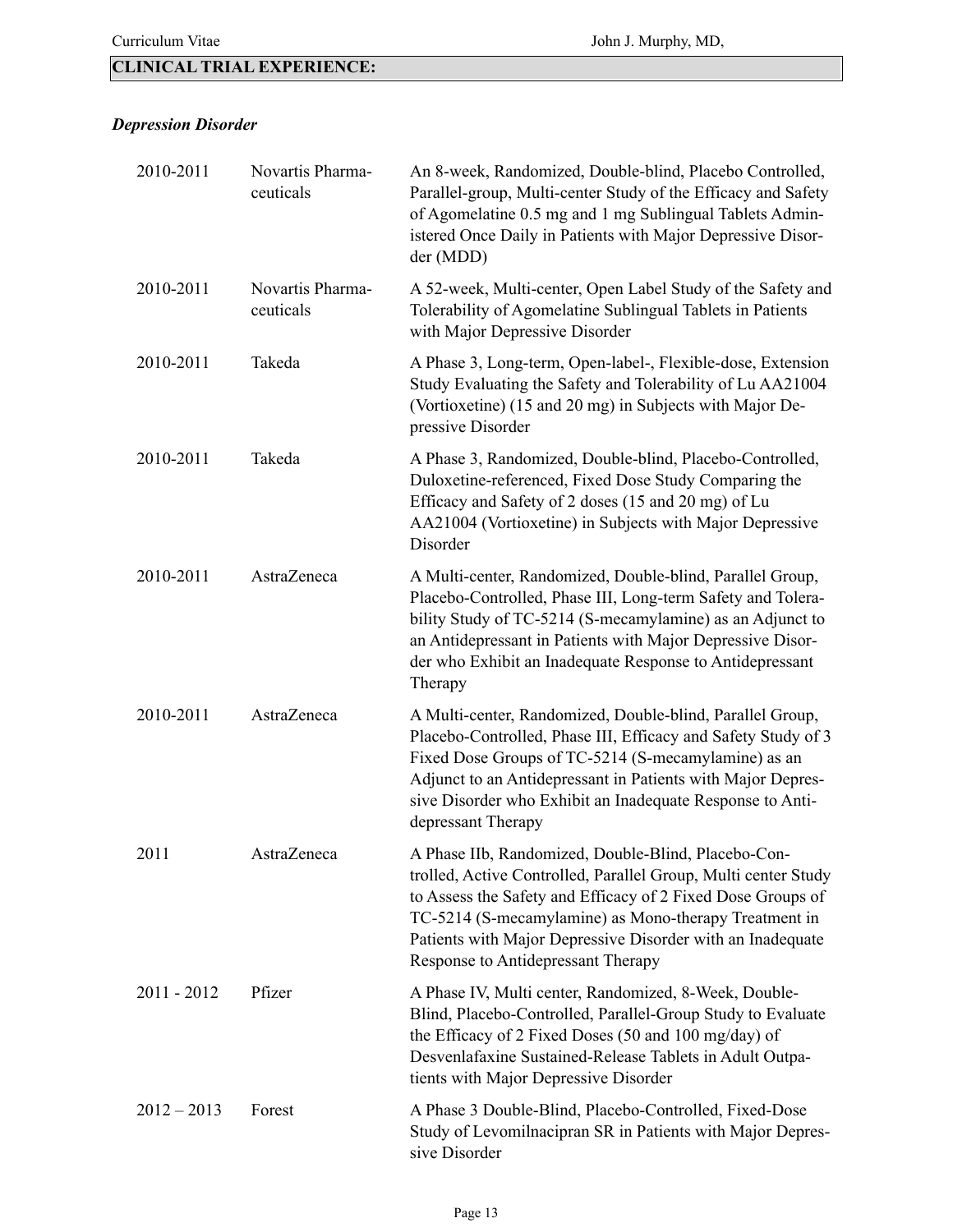#### *Depression* (continued):

| $2012 - 2013$ | Otsuka          | A Phase 3, Multi center, Randomized, Double-blind, Place-<br>bo- and Active Comparator-controlled Trial of Flexible-dose<br>OPC-34712 (Brexpiprazole/Rexulti) as Adjunctive Therapy<br>in the Treatment of Adults with Major Depressive Disorder |
|---------------|-----------------|--------------------------------------------------------------------------------------------------------------------------------------------------------------------------------------------------------------------------------------------------|
| $2012 - 2013$ | Otsuka          | A Long-term, Phase 3, Multi center, Open-label Trial to<br>Evaluate the Safety and Tolerability of Oral Aripiprazole<br>(Abilify) as Adjunctive Therapy in Adults with Major De-<br>pressive Disorder                                            |
| $2012 - 2013$ | Otsuka          | A Phase 3, Multi center, Randomized, Double-Blind, Place-<br>bo-Controlled Trial of the Safety and Efficacy of Fixed-dose<br>Brexpiprazole/Rexulti as Adjunctive Therapy in the Treat-<br>ment of Adults with Major Depressive Disorder          |
| $2012 - 2013$ | Forest          | A Multi center, Randomized, Double-Blind, Placebo-Con-<br>trolled, Relapse Prevention Study with Vilazodone in Pa-<br>tients with Major Depressive Disorder                                                                                      |
| 2015          | Alkermes, Inc   | A Phase 3 Efficacy and Safety Study of ALKS 5461 for the<br>Adjunctive Treatment of Major Depressive Disorder (the<br>FORWARD-3 Study)                                                                                                           |
| 2016          | Lundbeck-Takeda | A Randomized, Double-Blind, Placebo-Controlled, Relapse<br>Prevention Study Evaluating the Efficacy and Safety of Vor-<br>tioxetine (5, 10 and 20 mg) in Adults With Major Depressive<br>Disorder, Phase IV                                      |
| 2016          | Allergan        | A Double-blind, Placebo-controlled Study of Rapastinel<br>(GLYX-13) as Adjunctive Therapy In Major Depressive Dis-<br>order RAP-MD-02                                                                                                            |

#### *Bipolar Disorder*

| 2001-2002 | AstraZeneca     | A Multi center, Double-blind, Randomized, Placebo-con-<br>trolled, Double-Dummy, Trial of the Use of Quetiapine in the<br>Treatment of Patients with Bipolar Depression |
|-----------|-----------------|-------------------------------------------------------------------------------------------------------------------------------------------------------------------------|
| 2003-2004 | Eli Lilly & Co. | Olanzapine/Fluoxetine Combination Versus Lamictal in the<br>Treatment of Bipolar I Depression                                                                           |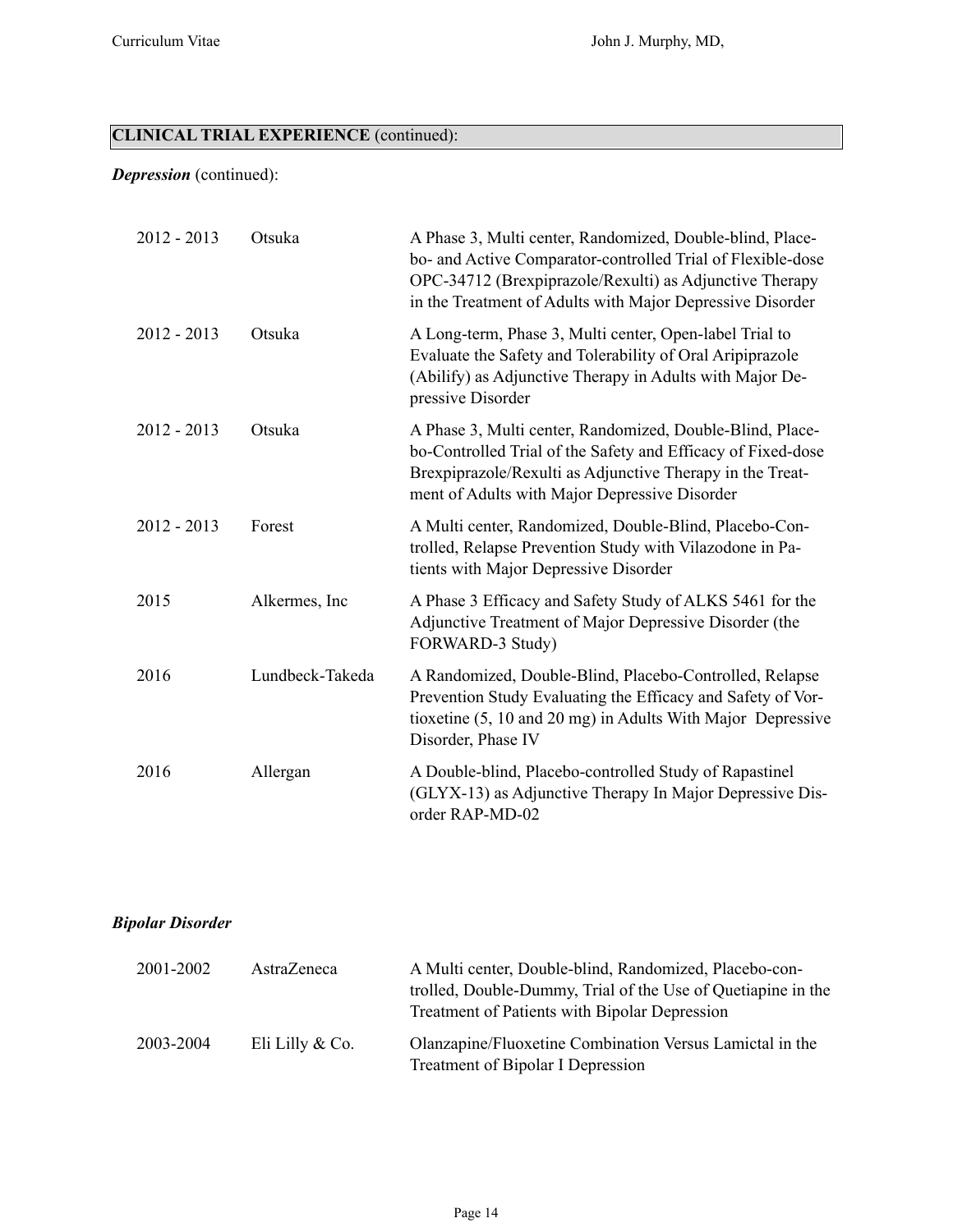| Curriculum Vitae |                 | John J. Murphy, MD,                                                                                                                                                                                                                     |
|------------------|-----------------|-----------------------------------------------------------------------------------------------------------------------------------------------------------------------------------------------------------------------------------------|
| 2003-2005        | GlaxoSmithKline | A Multi center, Double-Blind, Placebo-Controlled, Fixed-<br>Dose, 8-Week Evaluation of the Efficacy and Safety of Lam-<br>otrigine in the Treatment of Bipolar Disorder Patients Cur-<br>rently Experiencing a Major Depressive Episode |
| 2003-2005        | GlaxoSmithKline | A Multi center, Double-Blind, Placebo-Controlled, Fixed-<br>Dose, 8-Week Evaluation of the Efficacy and Safety of Lam-<br>otrigine in the Treatment of Bipolar Disorder Patients Cur-<br>rently Experiencing a Major Depressive Episode |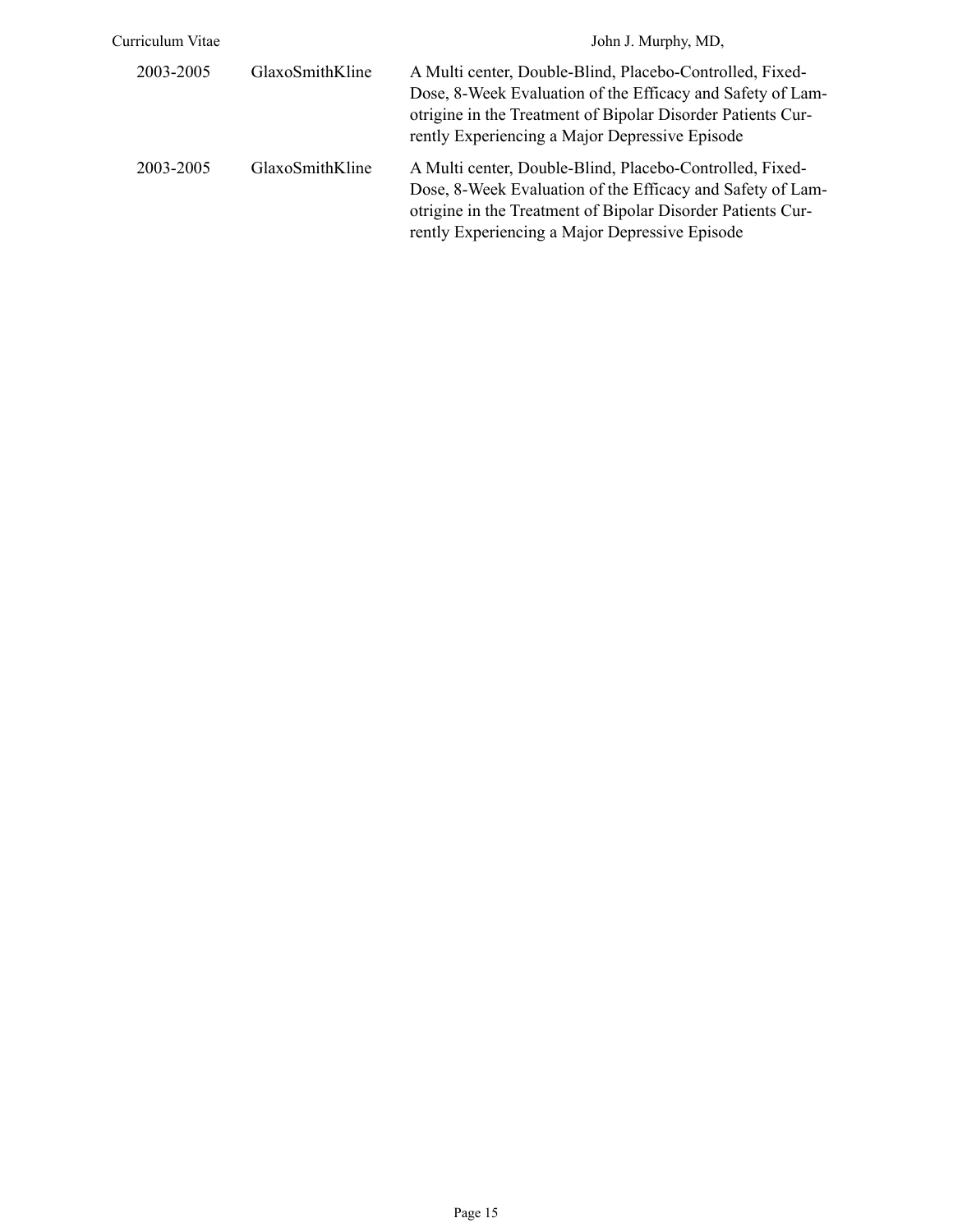Curriculum Vitae John J. Murphy, MD,

#### *Bipolar Disorder* (continued):

| 2003-2005     | Lunbeck     | Randomised, Double-blind, Parallel-Group, Placebo-Con-<br>trolled, Quetiapine-Referenced, Fixed Dose Study of X in the<br>Treatment of Depression in Patients with Bipolar I or II                                                                                                                                                     |
|---------------|-------------|----------------------------------------------------------------------------------------------------------------------------------------------------------------------------------------------------------------------------------------------------------------------------------------------------------------------------------------|
| 2005-2006     | Wyeth       | A Multi center, Randomized, Double-Blind, Placebo-Con-<br>trolled, Parallel-Group Study of Bifeprunox in the Treatment<br>of Depression in Outpatients with Bipolar Disorder                                                                                                                                                           |
| 2005-2006     | Wyeth       | An Extension Study to Evaluate the Long-Term Safety and<br>Tolerability of Bifeprunox in the Treatment of Outpatients<br>with Bipolar Disorder                                                                                                                                                                                         |
| 2007          | AstraZeneca | A Multi center, Randomized, Parallel-group, Double-blind,<br>Phase III Comparison of the Efficacy and Safety of X (oral<br>tablets 400 mg to 800 mg daily in divided doses) to Placebo<br>When Used as Adjunct to Mood Stabilizers (Lithium or Val-<br>proate) in the Maintenance Treatment of Bipolar I Disorder<br>in Adult Patients |
| $2012 - 2013$ | Forest      | A Phase 2 Double-Blind, Placebo-Controlled Evaluation of<br>the Safety and Efficacy of cariprazine in Patients with Bipo-<br>lar Depression.                                                                                                                                                                                           |
| 2013          | Otsuka      | A 52-Week, Multi center, Randomized, Double-blind, Place-<br>bo-controlled Study to Evaluate the Efficacy, Safety, and<br>Tolerability of an Intramuscular Depot Formulation of X as<br>Maintenance Treatment in Patients with Bipolar I Disorder                                                                                      |

#### *Generalized Anxiety Disorder*

| <b>Year</b> | <b>Sponsor</b>                 |                                                                                                                                                                             |
|-------------|--------------------------------|-----------------------------------------------------------------------------------------------------------------------------------------------------------------------------|
| 1995-1996   | Wyeth-Ayerst Re-<br>search     | Double-Blind, Placebo-Controlled, Parallel-Group, Dose-<br>Finding Study of Venlafaxine ER in Outpatients with Gener-<br>alized Anxiety Disorder Protocol No. 0600B2-210-US |
| 1996-1997   | Wyeth-Ayerst Re-<br>search     | Six-Month Double-Blind, Placebo-Controlled, Parallel-<br>Group Comparison of X and Placebo in Outpatients with<br><b>Generalized Anxiety Disorder</b>                       |
| 1997-1998   | <b>Bristol-Myers</b><br>Squibb | A Double-Blind, Randomized Trial of Three Fixed Doses of<br>X Compared to Placebo in the Treatment of Anxious Outpa-<br>tients                                              |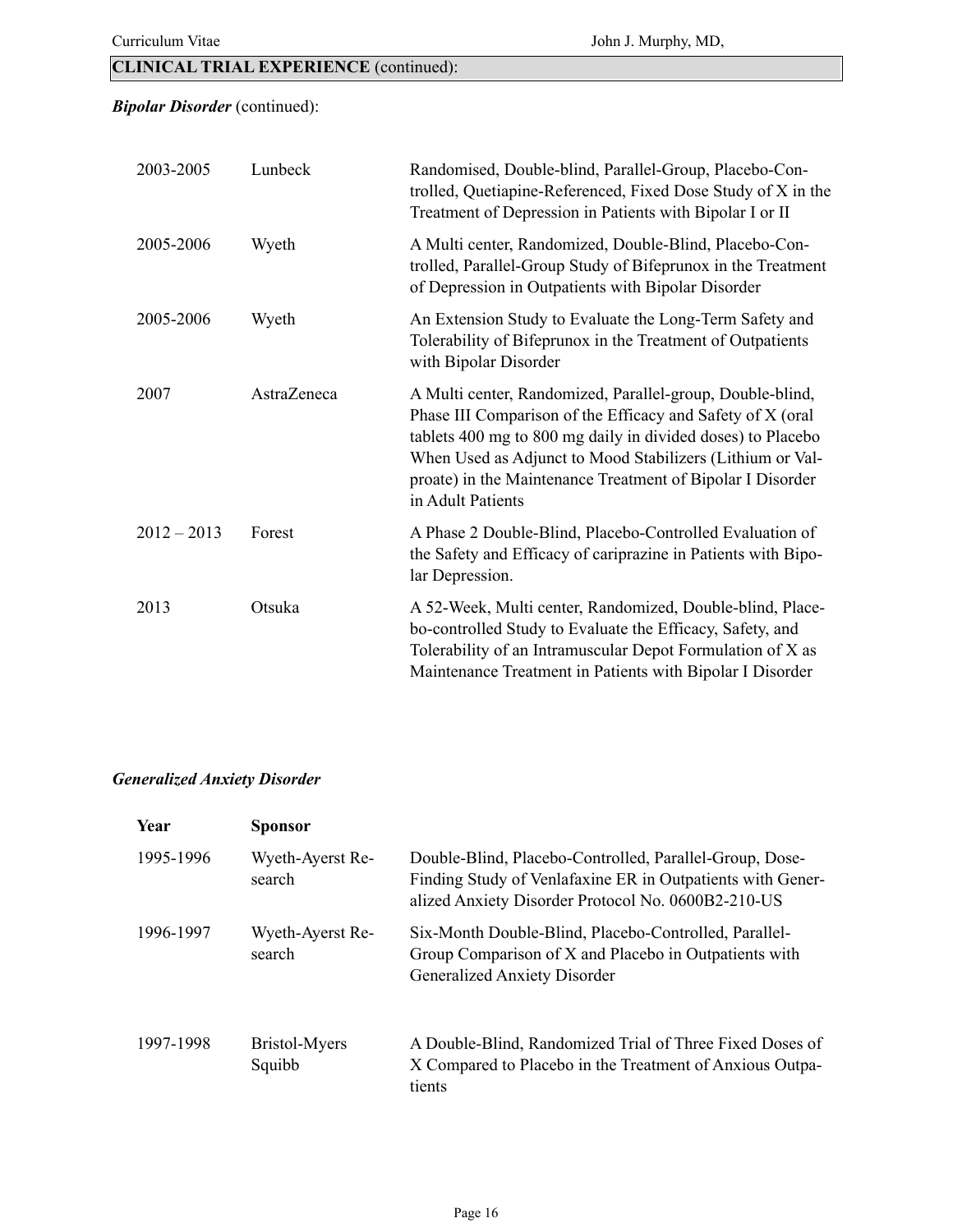#### *Anxiety Disorder*

| 1998      | SmithKline<br>Beecham Phar-<br>maceuticals | A Randomized, Double-Blind, Placebo-Controlled, Flexible<br>Dosage Trial to Evaluate the Efficacy and Tolerability of X in<br>Patients with Generalized Anxiety Disorder                                                                                                            |
|-----------|--------------------------------------------|-------------------------------------------------------------------------------------------------------------------------------------------------------------------------------------------------------------------------------------------------------------------------------------|
| 1998-1999 | <b>Bristol-Myers</b><br>Squibb             | A Double-Blind, Randomized, Flexible Dose Trial of X or Y<br>Compared to Placebo in the Treatment of Anxious Outpatients                                                                                                                                                            |
| 1999      | <b>Bristol-Myers</b><br>Squibb             | A Multi-Center, Randomized, Double-Blind, Parallel Group,<br>Placebo-Controlled Study Evaluating the Efficacy and Safety to<br>Two Fixed Dose Ranges of X (15-30mg and 45-60 mg) in Chil-<br>dren and Adolescents (Aged 6-17) with Generalized Anxiety<br>Disorders                 |
| 2001-2002 | Merck Research                             | A Double-Blind, Multi center, Acute Study of Two Doses of X<br>Versus Y and Placebo in the Treatment of Outpatients with Gen-<br>eralized Anxiety Disorder                                                                                                                          |
| 2001-2002 | Wyeth                                      | Double-Blind, Placebo-Controlled Study of X ER in Children<br>and Adolescents with Generalized Anxiety Disorder                                                                                                                                                                     |
| 2001-2002 | Pfizer, Inc.                               | A Randomized, Double-Blind, Alprazolam and Placebo-Con-<br>trolled Study of the Efficacy and Safety of X in Outpatients with<br><b>Generalized Anxiety Disorder</b>                                                                                                                 |
| 2001-2002 | Forest Laborato-<br>ries                   | Flexible Dose Comparison of the Safety and Efficacy of X and<br>Placebo in the Treatment of Generalized Anxiety Disorder                                                                                                                                                            |
| 2001-2002 | Forest Laborato-<br>ries                   | An Open-Label Extension Study of the Safety and Efficacy of X<br>in Patients with Generalized Anxiety Disorder                                                                                                                                                                      |
| 2001-2002 | GlaxoSmithKline                            | A Randomized, Double-Blind, Placebo-Controlled, Flexible<br>Dosage Trial to Evaluate the Efficacy and Tolerability of X CR<br>in Patients with Generalized Anxiety Disorder (GAD)                                                                                                   |
| 2001-2003 | Sanofi-Synthe-<br>labo Research            | A Four-Week, Double-Blind, Placebo and Active Controlled,<br>Dose-Ranging Study of X 3 Doses (5,15,50 mg per day) and<br>Lorazepam (3 mg/day) in Out-Patients with Generalized Anxi-<br>ety Disorder                                                                                |
| 2002      | Biovail Corpora-<br>tion                   | A Randomized, Double-Blind, Placebo-Controlled, Parallel-<br>Group, Fixed-Dose Study of the Efficacy, Safety, and Tolerabili-<br>ty of 60 mg X Extended Release Compared to Placebo in Pa-<br>tients with Generalized Anxiety Disorder Who Have Stable Dis-<br>ease Characteristics |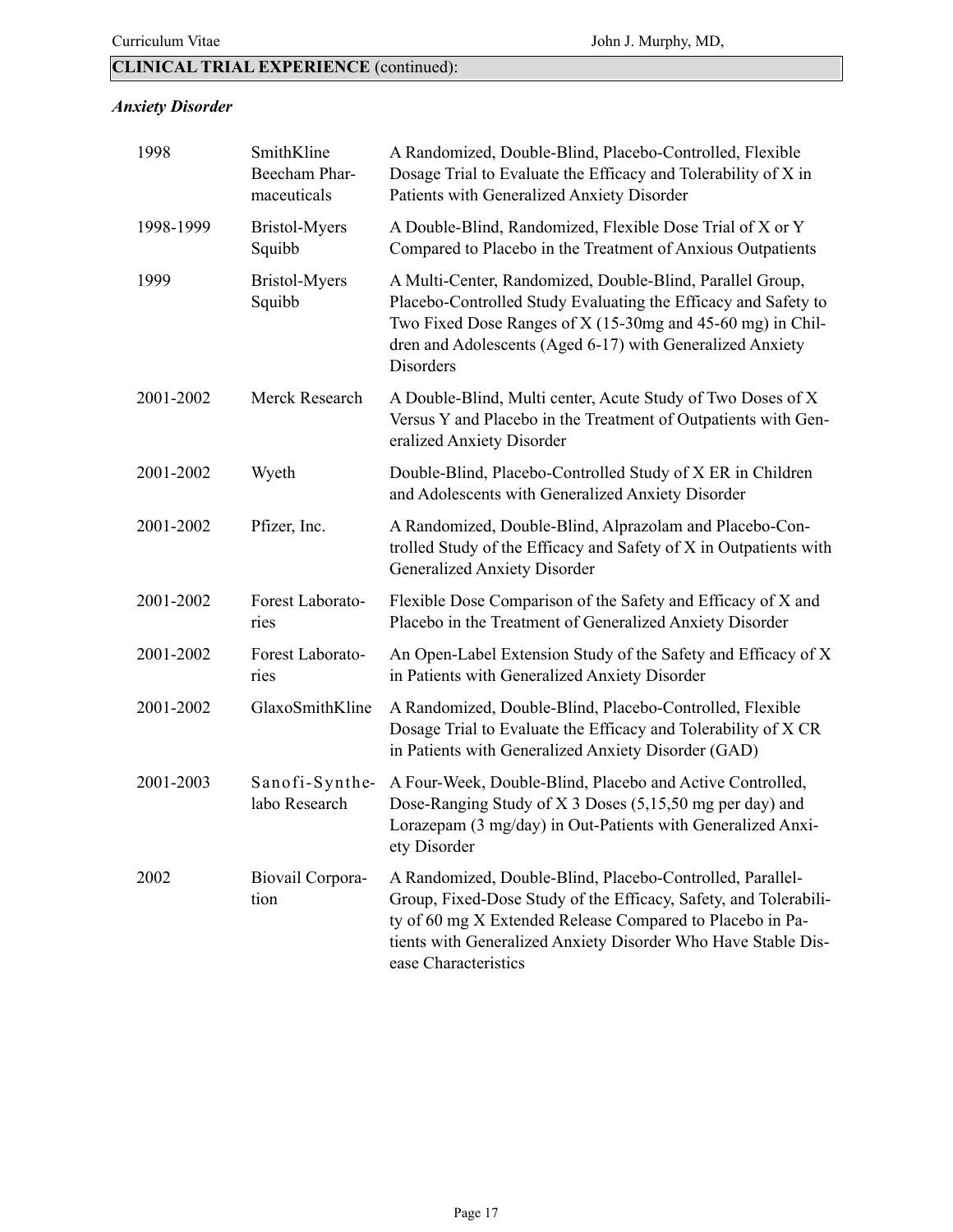#### *Anxiety Disorder* (continued):

| 2003      | Cephalon, Inc.                | A 12-Month, Open-Label, Flexible-Dosage Study to Evaluate<br>the Safety of X at Dosages up to 16mg/day in Adults with Gen-<br>eralized Anxiety Disorder                                                                                                                                                                                                                                                                                       |
|-----------|-------------------------------|-----------------------------------------------------------------------------------------------------------------------------------------------------------------------------------------------------------------------------------------------------------------------------------------------------------------------------------------------------------------------------------------------------------------------------------------------|
| 2003-2004 | Pharmacia Corpora-<br>tion    | X 30 mg and 60 mg Once Daily Versus Placebo in General-<br>ized Anxiety Disorder. A Randomized Double-Blind Placebo<br>and Buspirone-Controlled Fixed-Dose Parallel-Group Multi<br>center Study of 10 Weeks (Including a 2-Week Single-Blind<br>Placebo Period)                                                                                                                                                                               |
| 2003-2005 | Pharmacia Corpora-<br>tion    | X 60 mg (or 30 mg) Once Daily in the Treatment of General-<br>ized Anxiety Disorder. An Open Multi center Safety Study of<br>5 months, Including a 1 month drug-free follow-up period.<br>Follow-up to studies I and II.                                                                                                                                                                                                                      |
| 2004      | Cephalon, Inc.                | A 10-Week, Randomized, Double-Blind, Placebo-Controlled,<br>Parallel-Group, Flexible-Dosage Study to Evaluate the Effi-<br>cacy and Safety of X (up to 16 mg/day) in Treatment of<br><b>Adults with Generalized Anxiety Disorder</b>                                                                                                                                                                                                          |
| 2004-2006 | Cephalon, Inc.                | A 12-Month, Open-Label, Flexible-Dosage Study to Evaluate<br>the Safety and Efficacy of X Treatment (up to 16 mg/day) in<br>Adults with Generalized Anxiety Disorder                                                                                                                                                                                                                                                                          |
| 2005-2006 | Eli Lilly & Co.               | X Once Daily Compared with Placebo in the Treatment of<br><b>Generalized Anxiety Disorder</b>                                                                                                                                                                                                                                                                                                                                                 |
| 2005-2006 | Pharmaceuti-<br>Jazz<br>cals  | A Randomized, Double-Blind, Placebo and Active Compara-<br>tor Controlled, Parallel-Group Safety and Efficacy Study of<br>X in Adults with Generalized Anxiety Disorder (GAD)                                                                                                                                                                                                                                                                 |
| 2005-2006 | Novartis Pharmaceu-<br>ticals | A Randomized, Double-Blind, Placebo-Controlled, Parallel-<br>Group Study of the Efficacy, Safety and Tolerability of X in<br>Patients with Generalized Anxiety Disorder                                                                                                                                                                                                                                                                       |
| 2005-2006 | AstraZeneca                   | A Multi center, Randomized, Double-blind, Parallel-group,<br>Placebo-controlled Study of the Efficacy and Safety of X<br>Extended-Release Compared with Placebo as an Adjunct to<br>Treatment in Patients with Generalized Anxiety Disorder<br>who Demonstrate Partial or No Response to a Selective Sero-<br>tonin Reuptake Inhibitor or Serotonin-Norepinephrine Reup-<br>take Inhibitor Alone or in Combination with a Benzodi-<br>azepine |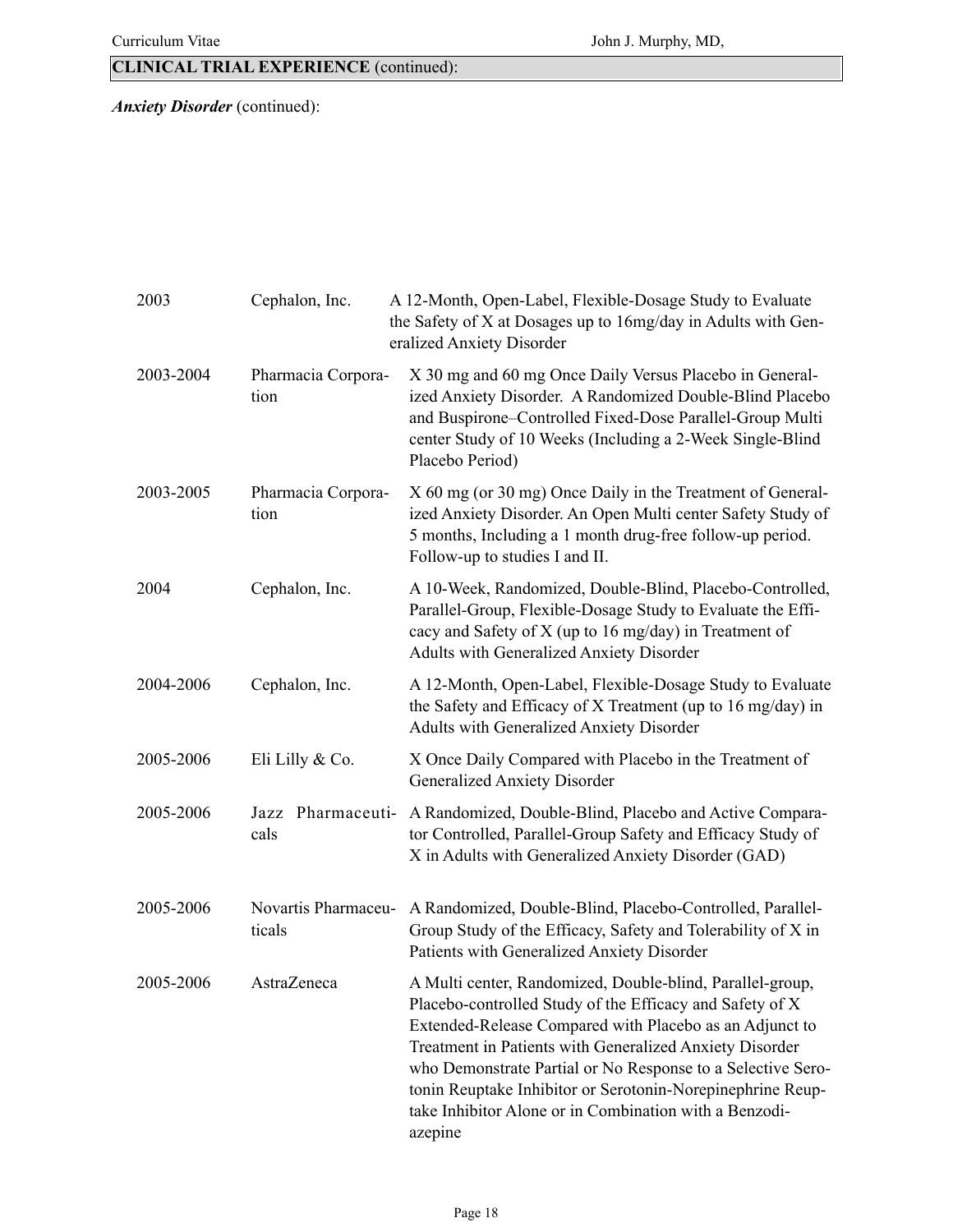*Anxiety Disorder* (continued):

| 2005-2007 | cals                                       | Jazz Pharmaceuti- A Long-Term, Open-Label, Safety and Efficacy Study of X<br>in Adults with Generalized Anxiety Disorder (GAD)                                                                                                                            |
|-----------|--------------------------------------------|-----------------------------------------------------------------------------------------------------------------------------------------------------------------------------------------------------------------------------------------------------------|
| 2006-2007 | Pfizer, Inc.                               | A Phase 2, Randomized, Double-Blind, Placebo-Controlled,<br>Parallel Group, 5-Week Trial to Assess the Efficacy and Safe-<br>ty of X Compared to Placebo and Alprazolam Extended-Re-<br>lease in Patients with Generalized Anxiety Disorder               |
| 2006-2007 | Predix Pharmaceuti-<br>cals Holdings, Inc. | A Multi center, Open-label Study to Assess the Tolerability<br>and Efficacy of X in Patients with Generalized Anxiety Dis-<br>order                                                                                                                       |
| 2006-2007 | AstraZeneca                                | A Multi center, Randomized, Double-blind, Parallel-group,<br>Placebo-controlled, Active-controlled Study of the Efficacy<br>and Safety of Sustained-release Compared with Placebo in<br>the Treatment of Generalized Anxiety Disorder (Gold Study)        |
| 2006-2007 | Pfizer, Inc.                               | A Phase 3, Randomized, Double-Blind, Placebo Controlled,<br>Parallel Group, 10-Week Study Evaluating the Efficacy and<br>Safety of X for the Treatment of Generalized Anxiety Disor-<br>der                                                               |
| 2007      | Sanofi-Aventis                             | An Eight-Week, Randomized, Double-blind, Placebo-con-<br>trolled Study, with Escitalopram as an Active Control, to<br>Evaluate the Efficacy, Safety and Tolerability of a X 100 mg<br>Dose Once Daily, in Patients with Generalized Anxiety Dis-<br>order |
| 2007-2008 | AstraZeneca                                | A Multi-Center, Randomized, Placebo-Controlled, Double-<br>Blind, Parallel Group, Efficacy and Safety Study of X in the<br>Treatment of Generalized Anxiety Disorder (GAD)                                                                                |
| 2008-2009 | Sepracor                                   | A Double-Blind, Randomized, Placebo Controlled, Multi-<br>Center Study Examining the Efficacy and Safety of X in<br>Subjects with Generalized Anxiety Disorder                                                                                            |
| 2008-2009 | Pfizer, Inc.                               | A Phase 3, Randomized, Double-Blind, Parallel Group, 10-<br>Week, Placebo Controlled Fixed Dose Study of X and Parox-<br>etine Evaluating the Efficacy and Safety of X for the Treat-<br>ment of Generalized Anxiety Disorder                             |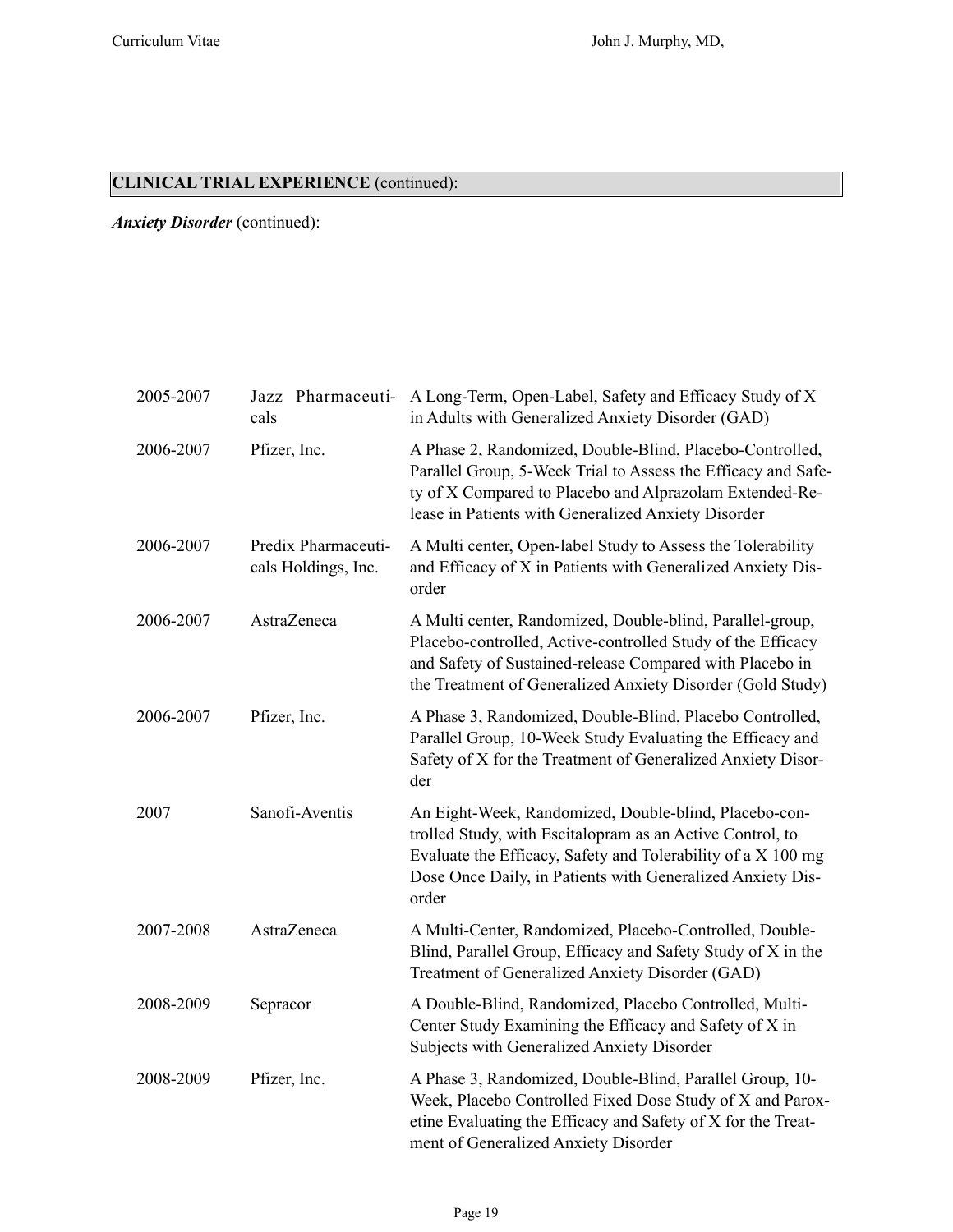2008-2009 Pfizer, Inc. An 8-Week, Double-Blind, Placebo-Controlled, Phase 3 Trial of X (150-600 MG/Day) in the Adjunctive Treatment of Patients with Generalized Anxiety Disorder (GAD) Who Have Not Optimally Responded to Existing Therapies

#### **CLINICAL TRIAL EXPERIENCE** (continued):

*Anxiety Disorder* (continued):

| 2009          | Synosia | A Multi-center Randomized, Double-Blind, Placebo-Con-<br>trolled, Phase 2, Exploratory Study to Evaluate the Effect of<br>X on Anxiety in Patients with Moderate to Severe General-<br>ized Anxiety Disorder                           |
|---------------|---------|----------------------------------------------------------------------------------------------------------------------------------------------------------------------------------------------------------------------------------------|
| 2010          | Takeda  | A Randomized, Double-Blind, Parallel-Group, Placebo-Con-<br>trolled, Active-Referenced, Fixed-Dose Study Comparing the<br>Efficacy and Safety of 3 Doses of X in Acute Treatment of<br><b>Adults with Generalized Anxiety Disorder</b> |
| $2012 - 2013$ | Forest  | A Double-Blind, Placebo-Controlled, Flexible-Dose Study of<br>X in Patients with Generalized Anxiety Disorder.                                                                                                                         |
| 2013          | Forest  | A Double-Blind, Placebo-Controlled, Flexible-Dose Study of<br>X in Patients with Generalized Anxiety Disorder.                                                                                                                         |

#### *Sexual Dysfunction*

| 2001-2003 | Pfizer, Inc. | A Double-Blind, Placebo-Controlled, Parallel Group Design<br>Dose-Ranging Study of Three Doses of X Vs. Placebo for the<br>Treatment of Sexual Dysfunction (Arousal Disorder) in<br>Postmenopausal Women                                                      |
|-----------|--------------|---------------------------------------------------------------------------------------------------------------------------------------------------------------------------------------------------------------------------------------------------------------|
| 2001-2003 | Pfizer, Inc. | A Double-Blind, Placebo-Controlled, Parallel Group Design<br>Dose Ranging Study of Three Doses of X Vs. Placebo for the<br>Treatment of Sexual Dysfunction (Hypoactive Desire) in<br>Postmenopausal Women                                                     |
| 2002-2003 | Pfizer, Inc. | A Randomized, Double-Blind, Placebo-Controlled, Fixed<br>Dose, Multi-Center Study to Evaluate the Efficacy, Safety<br>and Toleration of Oral X Administered for 12 Weeks to Post-<br>Menopausal Women Who Have Been Diagnosed with Fe-<br>male Sexual Arousal |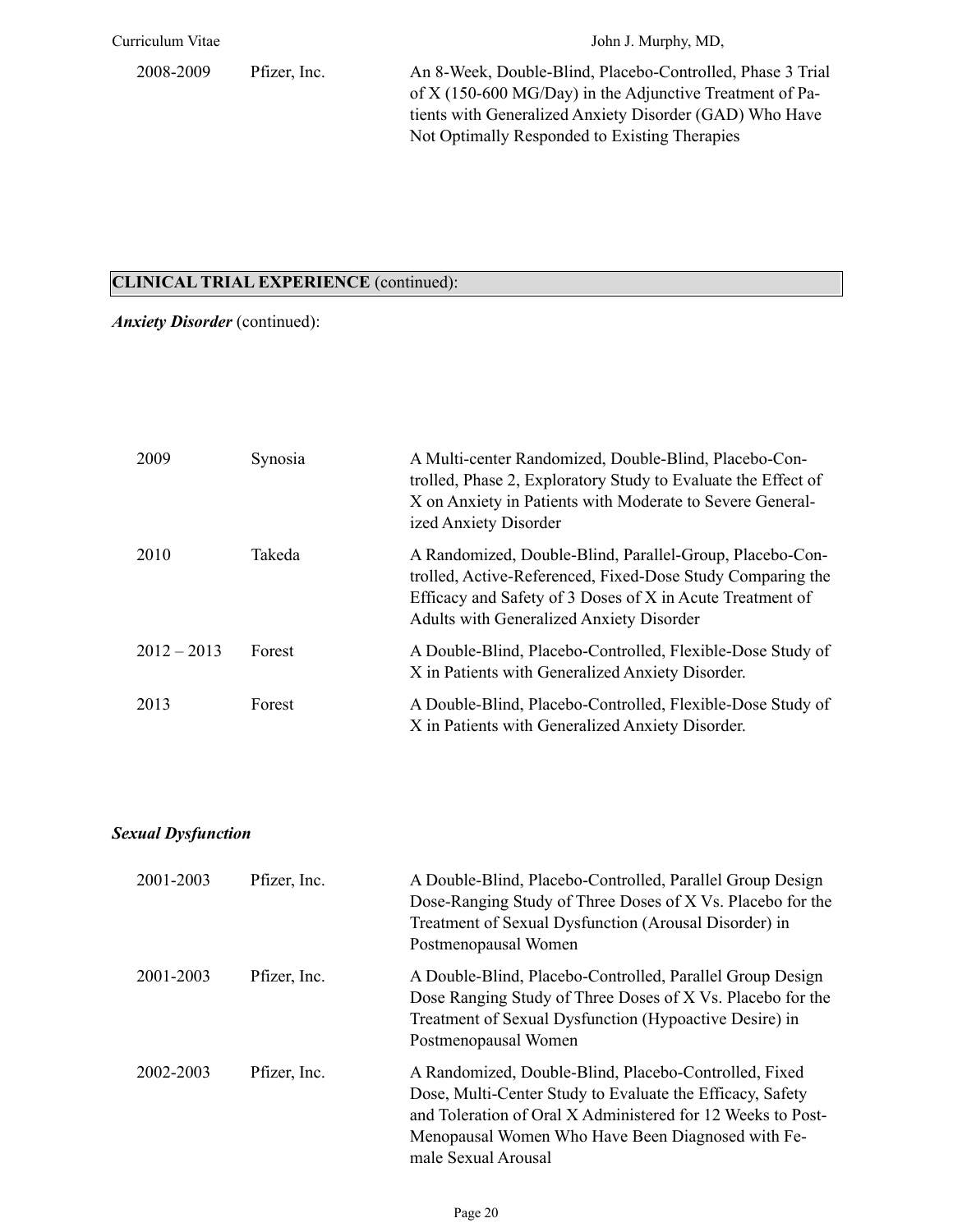| Curriculum Vitae |              | John J. Murphy, MD,                                                                                                                                                                                                                                                        |
|------------------|--------------|----------------------------------------------------------------------------------------------------------------------------------------------------------------------------------------------------------------------------------------------------------------------------|
| 2002-2003        | Pfizer, Inc. | A Randomized, Double-Blind, Double-Dummy, Placebo-<br>Controlled, Fixed Dose, Multi-Center Study to Evaluate the<br>Efficacy, Safety and Toleration of Oral X Administered for<br>12 Weeks to Premenopausal Women Who Have Been Diag-<br>nosed with Female Sexual Disorder |
| 2003             | Pfizer, Inc. | An Open-Label, Multi-Center Extension Study to Evaluate<br>the Safety, Toleration and the Sustained Efficacy of Oral X<br>Administered to Women Who Have Been Diagnosed With<br>Female Arousal Disorder                                                                    |

### *Stuttering*

| 2009-2010 | InterNeuron | A 3-arm, double-blind, placebo-controlled clinical trial to      |
|-----------|-------------|------------------------------------------------------------------|
|           |             | assess the efficacy, safety and tolerability of X for the treat- |
|           |             | ment of adults with stuttering                                   |

#### *Post-Traumatic Stress Disorder*

| 1994      | Eli Lilly & Co.              | X Versus Placebo in Post-traumatic Stress Disorder                                                                                                                                                               |
|-----------|------------------------------|------------------------------------------------------------------------------------------------------------------------------------------------------------------------------------------------------------------|
| 1998      | Beecham Pharma-<br>ceuticals | S m i t h K l i n e A 12-Week, Double-Blind, Fixed Dose Comparison of 20<br>and 40 mg Daily of X and Placebo in Patients Suffering from<br>Post-traumatic Stress Disorder                                        |
| 1998-2000 | Eli Lilly & Co.              | X Versus Placebo in the Treatment of Post-traumatic Stress<br>Disorder                                                                                                                                           |
| 2001-2002 | Wyeth-Ayerst Re-<br>search   | A Double-Blind, Randomized, Placebo-Controlled, 3-Month<br>Clinical Trial of X ER and Y in the Treatment of Post-trau-<br>matic Stress Disorder                                                                  |
| 2003-2004 | Cephalon, Inc.               | A 12-Month, Open-Label, Flexible-Dosage Study to Evaluate<br>the Safety of X at Dosages up to 16mg/day in Adults with<br>Chronic Post-Traumatic Stress Disorder                                                  |
| 2007-2008 | GlaxoSmithKline              | A Randomized, Double-Blind, Placebo-Controlled, Parallel-<br>Group, Fixed-Dose Study Evaluating the Efficacy and Safety<br>of the Neurokinin-1 Receptor Antagonist X in Post-traumatic<br><b>Stress Disorder</b> |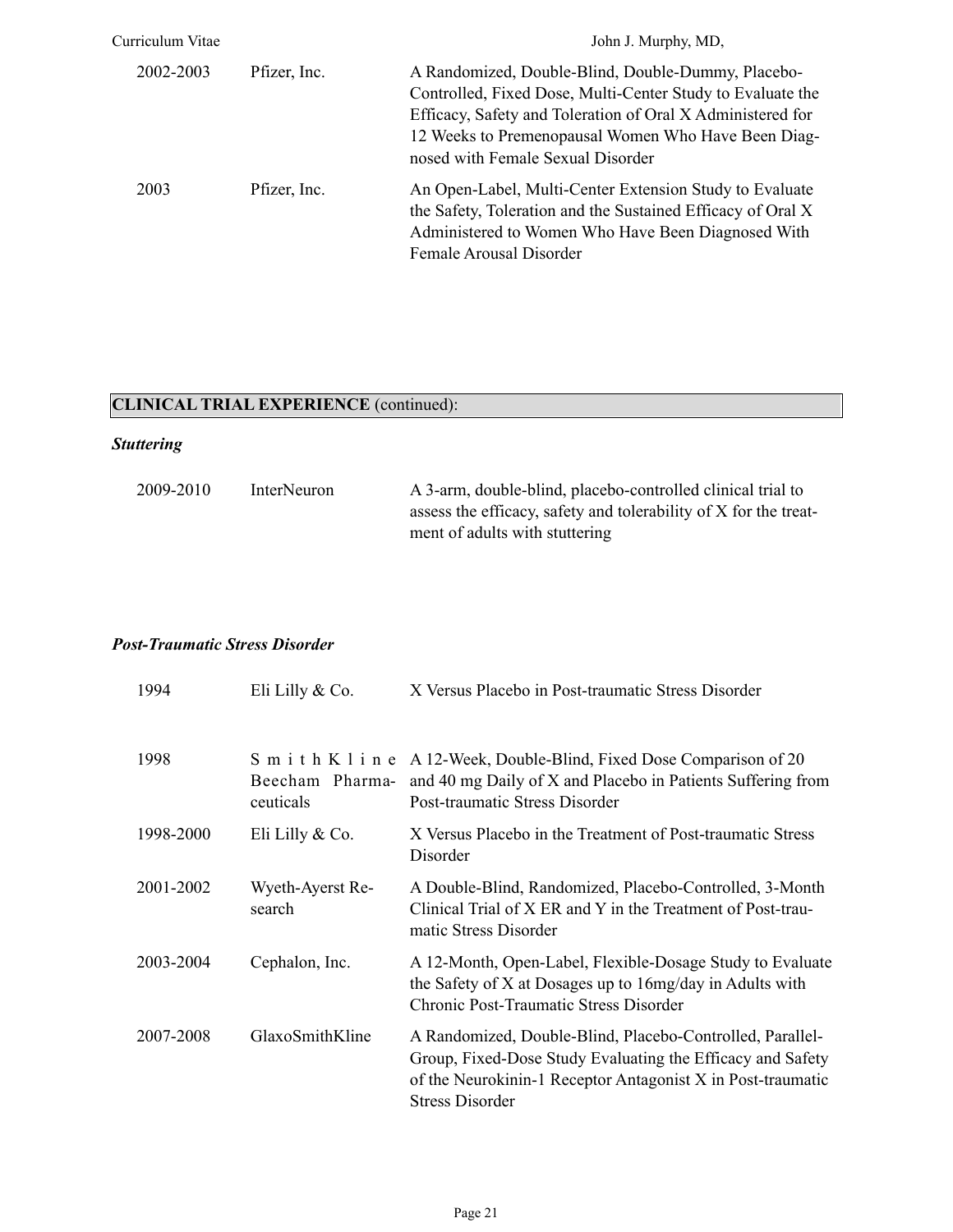#### *Social Anxiety Disorder*

| 1997-1998 | Beecham Pharma-<br>ceuticals  | S m i t h K l i n e A Randomized, Double-Blind, Fixed Dose Comparison of<br>20, 40, and 60 mg Daily of Paroxetine and Placebo in the<br>Treatment of Generalized Social Phobia No.29060/454                       |
|-----------|-------------------------------|-------------------------------------------------------------------------------------------------------------------------------------------------------------------------------------------------------------------|
| 1998      | Novartis Pharmaceu-<br>ticals | A Multi center, Randomized, Double-Blind, Parallel-Group,<br>Placebo-Controlled, Dose-Range Finding Trial to Evaluate<br>the Safety and Efficacy of 4 Doses of X in Patients with So-<br>cial Phobia, Corporation |
| 1998      | Novartis Pharmaceu-<br>ticals | A Randomized, Double-Blind, Dose-Range Finding Multi<br>center Parallel-Group, Active and Placebo-Controlled Trial<br>to Evaluate the Safety and Efficacy of X in Patients with So-<br>cial Phobia                |

### **CLINICAL TRIAL EXPERIENCE** (continued):

#### *Social Anxiety Disorder* (continued):

| 2000-2001 | Wyeth-Ayerst Re-<br>search | A Six-Month, Double-Blind, Placebo-Controlled Parallel-<br>Group Comparison of X Extended Release Capsules and<br>Placebo in Outpatients with Generalized Social Anxiety Dis-<br>order |
|-----------|----------------------------|----------------------------------------------------------------------------------------------------------------------------------------------------------------------------------------|
| 2001-2002 | Pfizer, Inc.               | A Multi center Randomized Double-Blind, Placebo Con-<br>trolled Trial of X for Acute Treatment of DSM-IV General-<br>ized Social Phobia in Outpatients                                 |
| 2001-2002 | Wyeth-Ayerst Re-<br>search | A Double-Blind, Placebo-Controlled, Parallel-Group Com-<br>parison of X ER Capsules and Paroxetine in Outpatients with<br><b>Generalized Social Anxiety Disorder</b>                   |
| 2001-2002 | Wyeth-Ayerst Re-<br>search | A Double-blind, Placebo Controlled Study of a Flexible Dose<br>of X ER in Adolescent Outpatients with Generalized Social<br>Anxiety                                                    |
| 2002-2003 | Wyeth-Ayerst Re-<br>search | A Double-Blind, Placebo-Controlled Study of Flexible Dose<br>of X ER in Adolescent Outpatients with Generalized Social<br><b>Anxiety Disorder</b>                                      |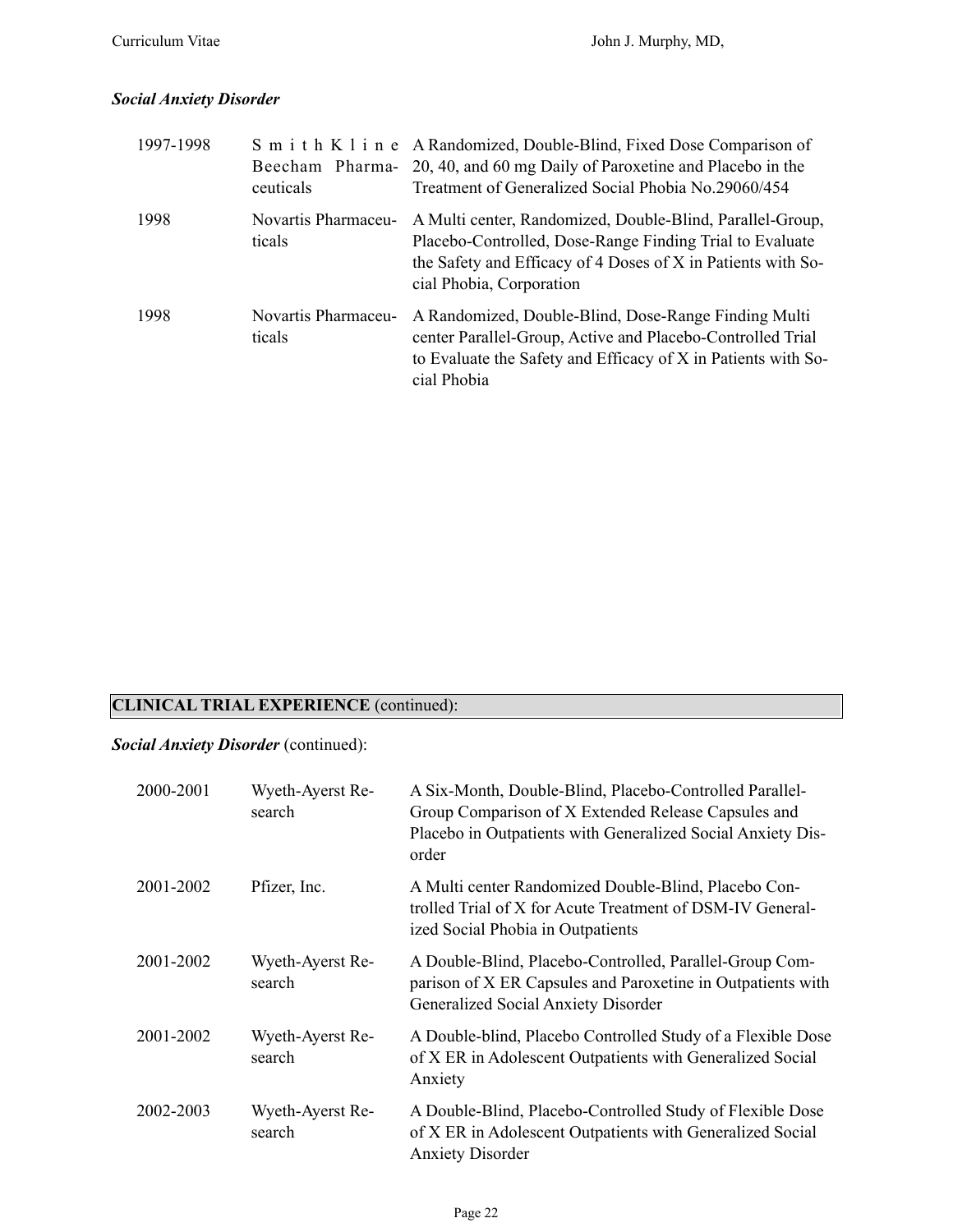| Curriculum Vitae |                  | John J. Murphy, MD,                                                                                                                                                                                                  |
|------------------|------------------|----------------------------------------------------------------------------------------------------------------------------------------------------------------------------------------------------------------------|
| 2003             | UCB Pharma, Inc. | A Multi center Randomized, Double-Blind, Placebo-Con-<br>trolled, Parallel Group Study to Assess the Efficacy and Safe-<br>ty of X Versus Placebo for the Treatment of Social Anxiety<br>Disorder (Generalized Type) |
| 2005             | GlaxoSmithKline  | A Randomized, Double-Blind, Parallel-Group, Placebo-Con-<br>trolled, Forced Dose Titration Study Evaluating the Efficacy<br>and Safety of X and Paroxetine in Subjects with Social Anxi-<br>ety Disorder             |
| 2006-2007        | GlaxoSmithKline  | A 12 Week Flexible Dose Study of X, Placebo and Active<br>Control (Paroxetine) in the Treatment of Social Anxiety Dis-<br>order                                                                                      |
| 2008-2009        | Avera            | A Phase 2, Double-Blind, Placebo-Controlled Trial to Inves-<br>tigate the Safety and Efficacy of X in Subjects with Social<br><b>Anxiety Disorder</b>                                                                |

## *Opioid Induced Constipation (OIC)*

| 2012 | AstraZeneca | A Randomized, Double-Blind, Placebo-Controlled Study to   |
|------|-------------|-----------------------------------------------------------|
|      |             | Assess the Efficacy and Safety of X in Patients with Non- |
|      |             | Cancer-Related Pain and Opioid-Induced Constipation (OIC) |

# **CLINICAL TRIAL EXPERIENCE** (continued):

### *Opioid Induced Constipation (OIC)* (continued):

| 2013 | Purdue Pharma | A Randomized, Double-Blind, Double-Dummy, Placebo-          |
|------|---------------|-------------------------------------------------------------|
|      |               | Controlled, Active-Controlled, Parallel-Group, Multi center |
|      |               | Trial of x to Assess the Analgesic Efficacy (Compared to    |
|      |               | Placebo) and the Management of Opioid-Induced Constipa-     |
|      |               | tion (Compared to x) in Opioid-experienced Subjects with    |
|      |               | Moderate to Severe Chronic Low Back Pain and a History of   |
|      |               | Opioid-Induced Constipation who Require Around-the-clock    |
|      |               | Opioid Therapy                                              |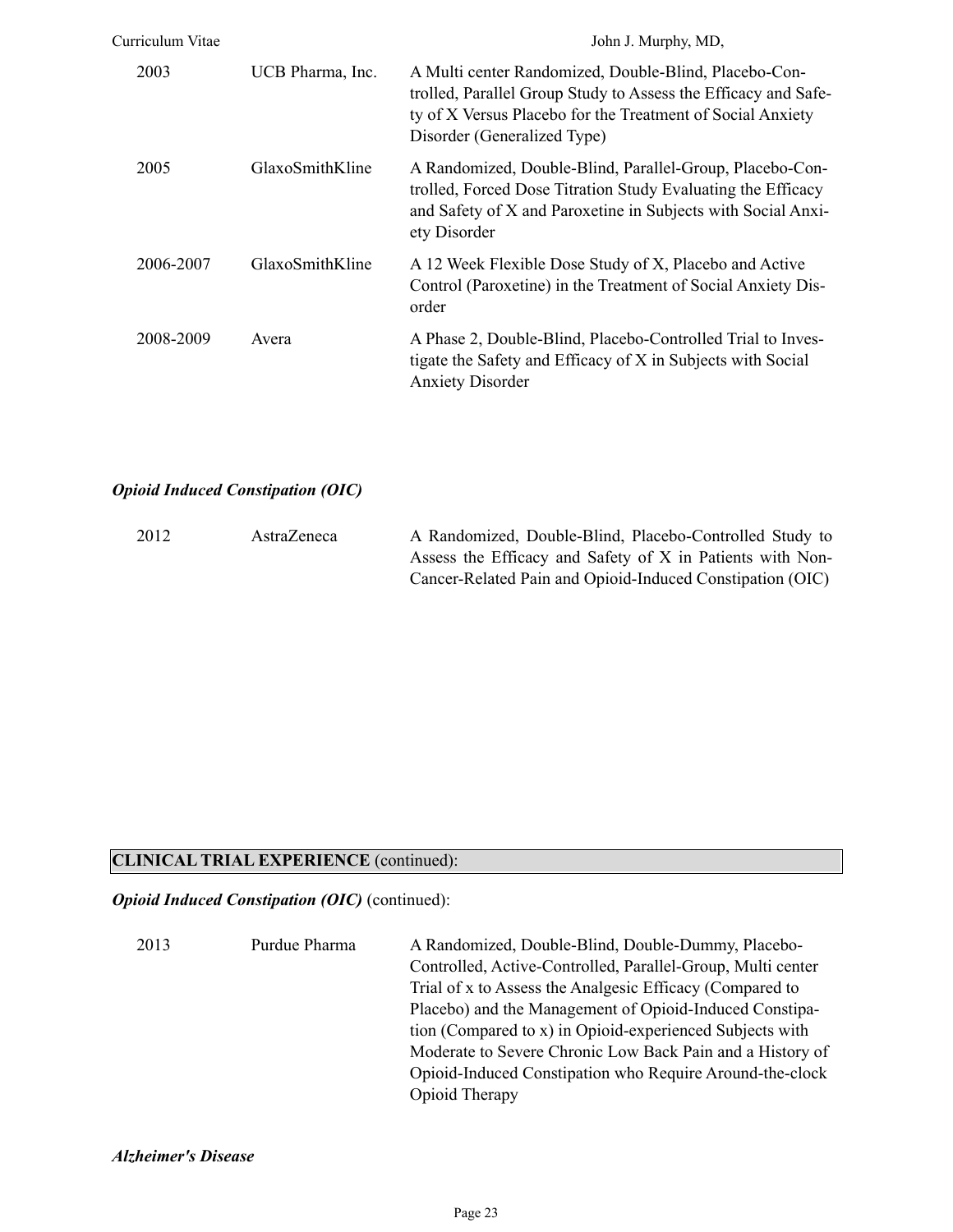| Curriculum Vitae |                    | John J. Murphy, MD,                                                                                                                                                                                                                                                                                                                  |
|------------------|--------------------|--------------------------------------------------------------------------------------------------------------------------------------------------------------------------------------------------------------------------------------------------------------------------------------------------------------------------------------|
| 2010             | Pfizer, Inc.       | A Phase 2 Multi center, Double Blind, Placebo Controlled,<br>Parallel Group Study of X in Subjects with Mild to Moderate<br>Alzheimer's Disease                                                                                                                                                                                      |
| 2010-2011        | Sanofi-Aventis     | A multinational, multi center, randomized, double-blind, par-<br>allel-group, placebo-controlled study of the effect on cogni-<br>tive performance, safety, and tolerability of X at the doses of<br>0.5 mg, 2 mg, and 5 mg/day for 24 weeks in patients with<br>mild to moderate Alzheimer's Disease on stable donepezil<br>therapy |
| $2012 - 2013$    | TauRx Therapeutics | Randomized, Double-Blind, Placebo-Controlled, Parallel-<br>Group 18 Month Safety and Efficacy Study of X in Subjects<br>with Mild Alzheimer's Disease                                                                                                                                                                                |
| 2013             | Merck              | A Randomized, Placebo Controlled, Parallel-Group, Double<br>Blind Efficacy and Safety of X in Subjects with Mild to<br>Moderate Alzheimer's Disease                                                                                                                                                                                  |
| 2013             | Accera             | A 26-Week, Double-blind, Randomized, Placebo-controlled,<br>Parallel-group Study to Investigate the Effects of Daily Ad-<br>ministration of X in Participants with Mild to Moderate<br>Alzheimer's Disease (AD) with Optional 26-Week Open-La-<br>bel Extension                                                                      |
| 2016             | Suven              | A Phase 2A Multi center, Randomized, Double-Blind, Paral-<br>lel Group, 26-Week, Placebo-Controlled Study of 50 mg and<br>100 mg of SUVN-502 in Subjects with Moderate Alzheimer's<br>Disease Currently Treated with Donepezil Hydrochloride and<br>Memantine Hydrochloride.                                                         |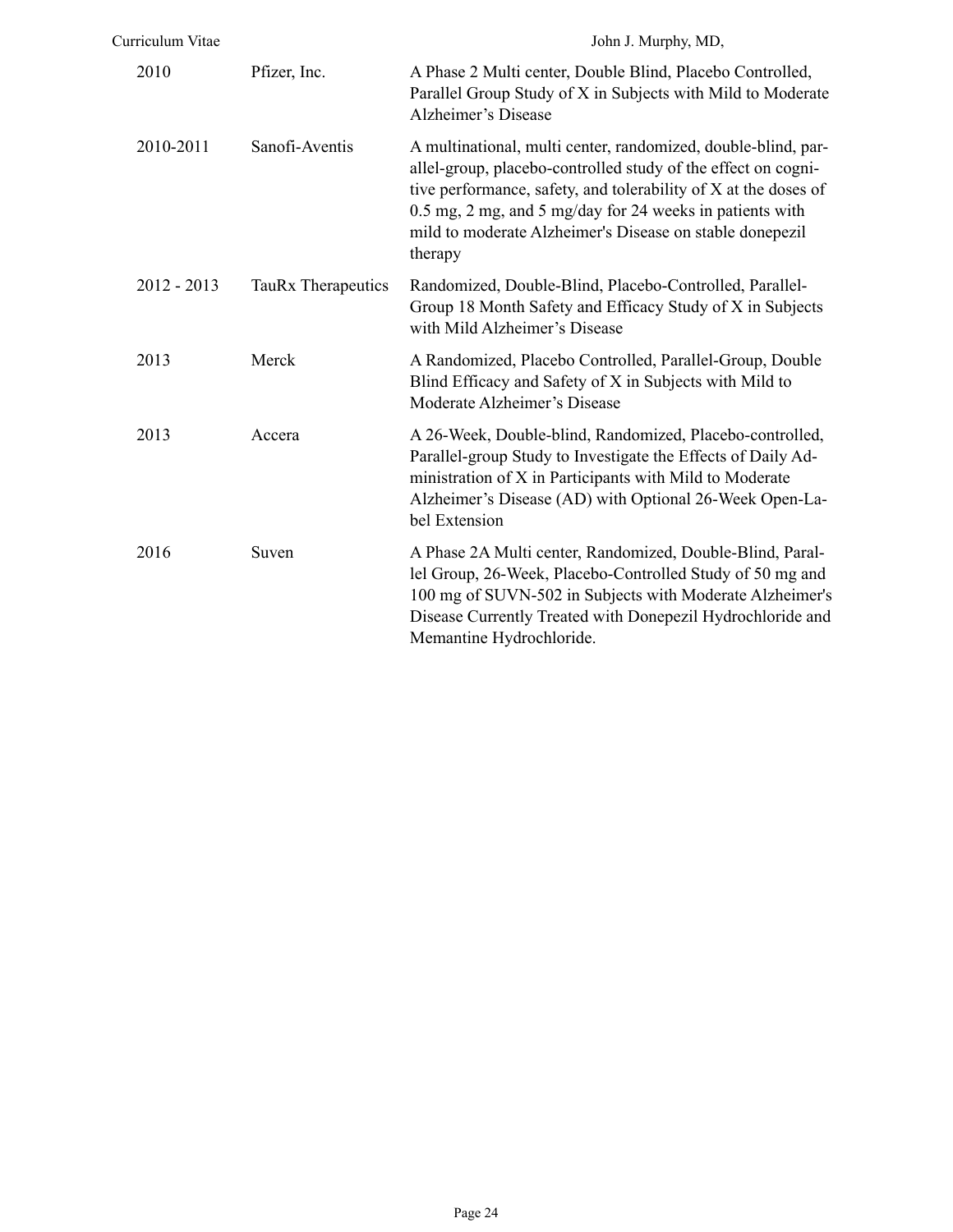### *Attention Deficit Hyperactivity Disorder*

| 2006-2007 | Eli Lilly & Co.               | Maintenance of Response After Open-Label Treatment with<br>X in Adult Outpatients with Attention-Deficit/Hyperactivity<br>Disorder (ADHD): A Placebo-Controlled, Randomized<br>Withdrawal Study                   |
|-----------|-------------------------------|-------------------------------------------------------------------------------------------------------------------------------------------------------------------------------------------------------------------|
| 2007-2008 | Ortho-McNeil                  | A Placebo-controlled, Double-blind, Parallel-group, Individ-<br>ualized Dosing Study Optimizing Treatment of Adults with<br>Attention Deficit Hyperactivity Disorder to an Effective Re-<br>sponse with X         |
| 2007-2008 | Ortho-McNeil                  | An Open-Label, Dose-Titration, Long-Term Safety Study to<br>Evaluate X at Doses of 36 mg, 54 mg, 72 mg, 90 mg and 108<br>mg per day in Adults with Attention Deficit Hyperactivity<br>Disorder                    |
| 2012      | Targacept                     | A Double-Blind, Randomized, Placebo-Controlled, Multi<br>center, Fixed Dose Study to Assess Efficacy, Safety, and Tol-<br>erability of X in Adults with Inattentive-Predominant Atten-<br>tion                    |
| 2010-2011 | Otsuka                        | A Phase 2, Multi center, Randomized, Double-blind, Placebo<br>Controlled Study of the Safety and Efficacy of X as Adjunc-<br>tive Therapy in the Treatment of Adult Attention-Deficit/Hy-<br>peractivity Disorder |
| 2010-2011 | Novartis Pharma-<br>ceuticals | A 40-week, randomized, double-blind, placebo-controlled,<br>multi center efficacy and safety study of X in the treatment of<br>adult patients with childhood-onset ADHD                                           |

#### *Panic Disorder*

| 1992      | Glaxo, Inc.                      | A Double-Blind, Placebo-Controlled Dose Escalation Study<br>of the Safety and Efficacy of Oral Ondansetron in the Treat-<br>ment of Patients with Panic Disorder, Protocol No. S3A-323                      |
|-----------|----------------------------------|-------------------------------------------------------------------------------------------------------------------------------------------------------------------------------------------------------------|
| 1994-1995 | ceuticals                        | S m i t h K l i n e A Double-Bind, Placebo-Controlled, Flexible Dosing Trial to<br>Beecham Pharma- Evaluate the Efficacy of Modified Release Paroxetine in the<br>Treatment of Panic Disorder No. 29060/497 |
| 1997-1998 | Interneuron Pharma-<br>ceuticals | Placebo-Controlled, Parallel Group Trial of Three Doses of<br>Pagaclone in Patients with DSM-IV Panic Disorder<br>IP456/004                                                                                 |
| 2001-2002 | Wyeth-Ayerst Re-<br>search       | A Double-Blind, Placebo-Controlled, Parallel-Group, Flexi-<br>ble-Dose Study of X Capsules in Adult Outpatients with Pan-<br>ic Disorder                                                                    |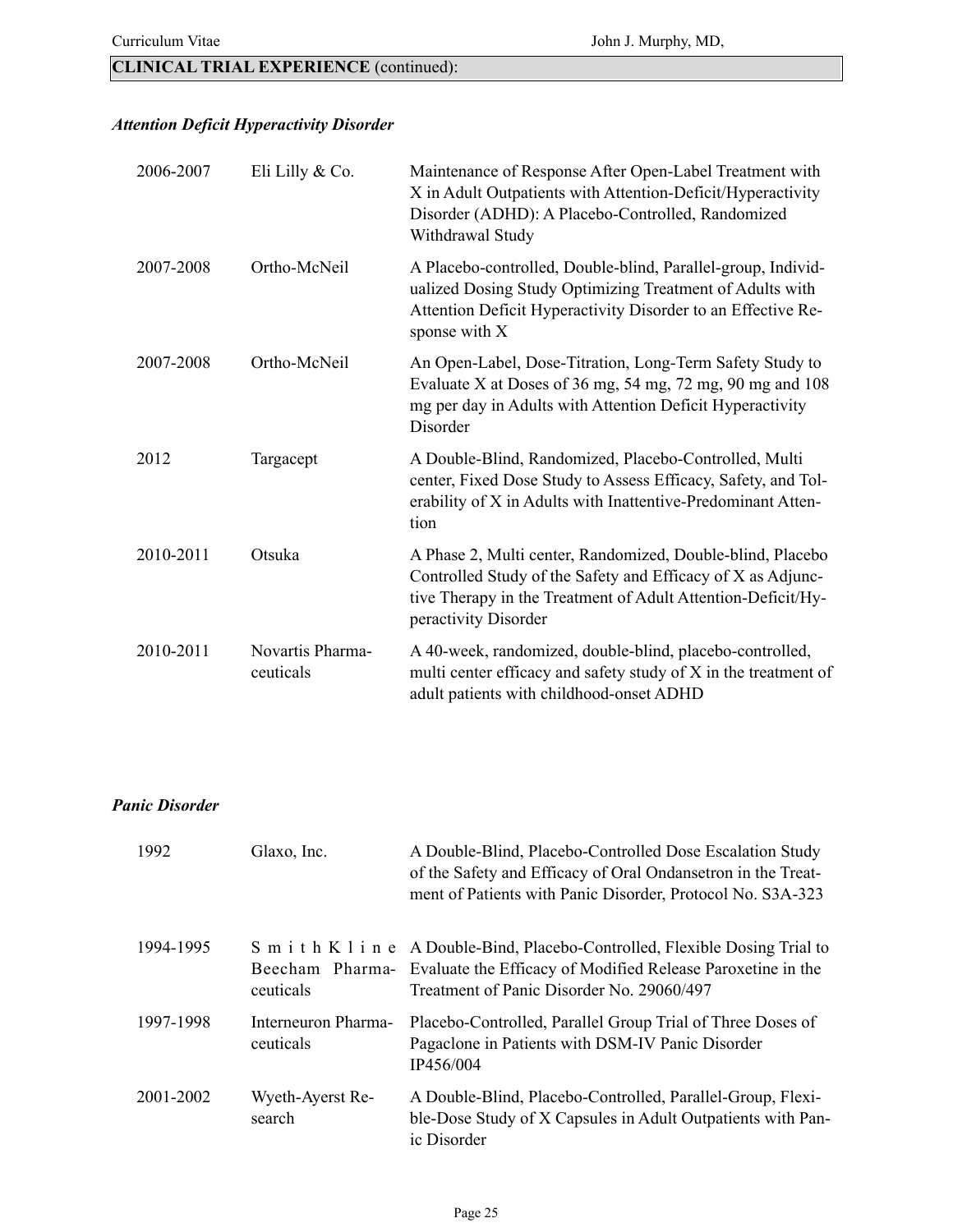#### *Obsessive Compulsive Disorder*

| 2002                   | Pfizer, Inc. | A Phase II, Twelve Week, Double Blind and Placebo Con-<br>trolled Study to Evaluate the Safety and Efficacy of Two<br>Doses $X(1.5 \text{ mg and } 3.0 \text{ mg})$ in Subjects with Obsessive<br>Compulsive Disorder                                                        |
|------------------------|--------------|------------------------------------------------------------------------------------------------------------------------------------------------------------------------------------------------------------------------------------------------------------------------------|
| 2012                   | Transcept    | A Multi-center, Randomized, Double-Blind, Placebo-Con-<br>trolled, Parallel Group Study to Evaluate the Efficacy and<br>Safety with Obsessive Compulsive Disorder Who Have Not<br>Adequately Responded to Treatment with a Selective Sero-<br>tonin Reuptake Inhibitor Study |
| <b>Eating Disorder</b> |              |                                                                                                                                                                                                                                                                              |
| 2003                   | Ortho-McNeil | The Effect of X on Bone Mineral Density in Pediatric Sub-<br>jects with Anorexia Nervosa: A Double-Blind, Placebo-Con-<br>trolled Study                                                                                                                                      |
| 2003-2005              | Ortho-McNeil | A Multi center, Randomized, Double-Blind, Placebo-Con-<br>trolled, Flexible-Dose Study to Assess the Safety and Effica-<br>cy of X in the Treatment of Moderate to Severe Binge-Eating<br>Disorder Associated with Obesity                                                   |
| 2011 - 2012            | Shire        | A Phase 2, Multi center, Randomized, Double-Blind, Paral-<br>lel-Group, Placebo-Controlled, Forced-Dose Titration Study<br>to Evaluate the Efficacy, Safety, and Tolerability of SPD489<br>in Adults Aged 18-55 Years with Binge Eating Disorder                             |
| $2012 - 2013$          | Shire        | Phase 3, Multi center, Randomized, Double-blind, Parallel-<br>group, Placebo-controlled, Dose-optimization Study to Eval-<br>uate the Efficacy, Safety, and Tolerability of X in Adults aged<br>18-55 Years with Moderate to Sever Binge Eating Disorder.                    |
| $2012 - 2013$          | Shire        | A Phase 3, Multi center, Open-label, 12-month Extension<br>Safety and Tolerability Study of X in the Treatment of Adults<br>with Binge Eating Disorder                                                                                                                       |

#### *Polysomnograohic (PSG)*

| 2003 | Sanofi-Synthelabo | Evaluation of the Hypnotic Properties of $X$ 12.5 mg and $X$ 10 |
|------|-------------------|-----------------------------------------------------------------|
|      |                   | mg Marketed Product Compared to Placebo in Patients with        |
|      |                   | Primary Insomnia. A Double-Blind, Randomized, Placebo-          |
|      |                   | Controlled, Three Way Cross-Over Study                          |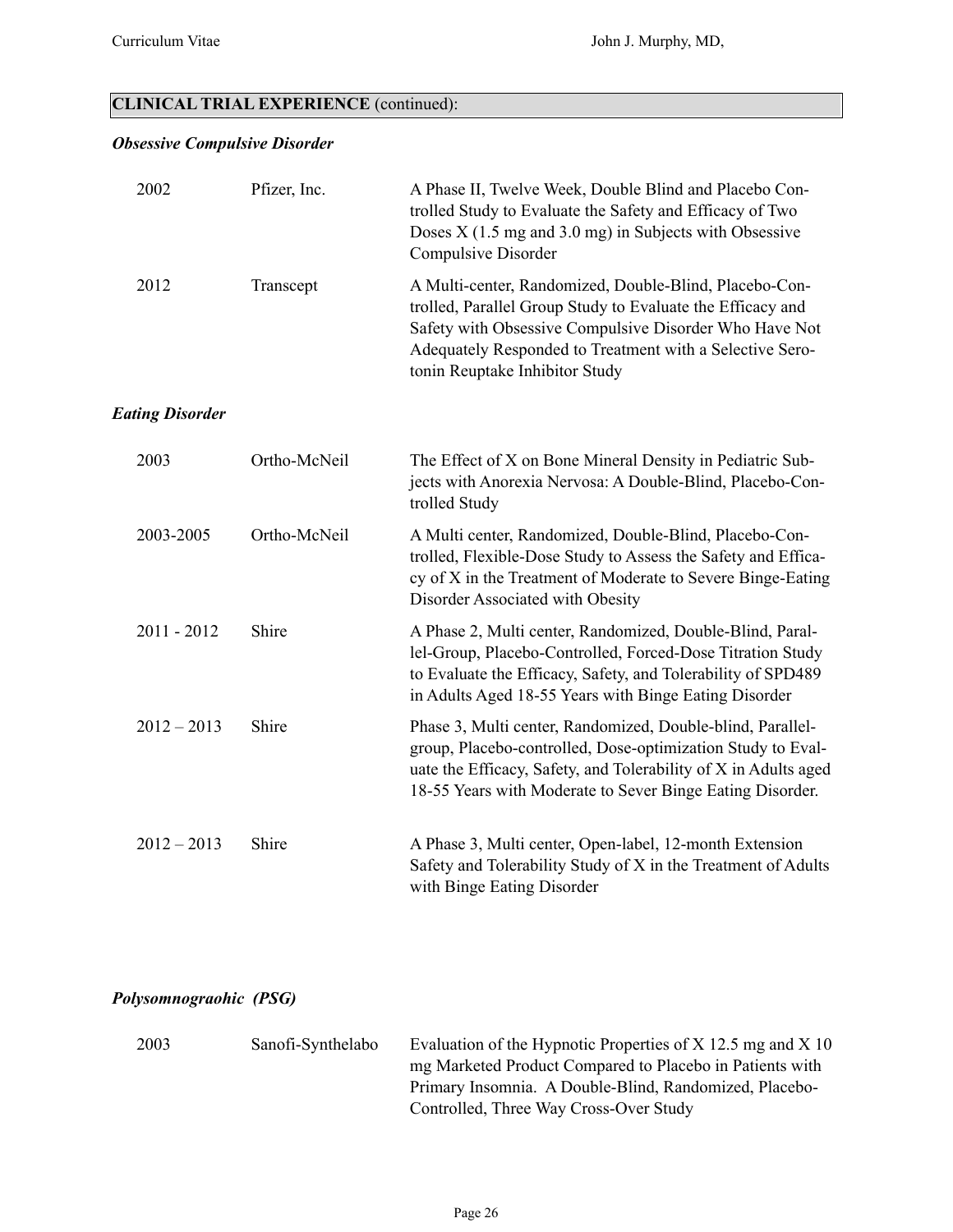### *Polysomnograohic (PSG)*

| 2003      | Takeda         | A Phase III Safety Study to Evaluate the Long-Term Effects<br>of X on Endocrine Function in Adults with Chronic Insom-<br>nia                                                                                                                                                                |
|-----------|----------------|----------------------------------------------------------------------------------------------------------------------------------------------------------------------------------------------------------------------------------------------------------------------------------------------|
| 2003-2004 | Cephalon, Inc. | A Randomized, Double-Blind, Placebo-Controlled, Paral-<br>lel-Group Study of the Efficacy and Safety of $X$ (4, 6, 8,<br>and 10 mg) Treatment in Adult Patients with Primary In-<br>somnia                                                                                                   |
| 2004-2005 | Cephalon, Inc. | A 12-Week, Randomized, Double-Blind, Placebo-Con-<br>trolled, Parallel-Group Study to Evaluate the Efficacy and<br>Safety of X (150 mg/day) as Treatment for Adults with<br>Residual Excessive Sleepiness Associated with Obstructive<br>Sleep Apnea/Hypopnea Syndrome                       |
| 2004-2006 | Merck & Co.    | A DoubleBlind, Randomized, PlaceboControlled, Multi<br>center, 30Night Polysomnographic Study of X in Elderly<br>Patients with Primary Insomnia                                                                                                                                              |
| 2005-2006 | Merck & Co.    | A DoubleBlind, Randomized, PlaceboControlled, Multi<br>center, 30Night Polysomnographic Study of X in Adult Pa-<br>tients with Primary Insomnia                                                                                                                                              |
| 2007-2008 | Sanofi-Aventis | Efficacy and safety of 2 mg/day X on Sleep Maintenance<br>Insomnia: a 6-week, multi center, randomized, double-<br>blind, placebo-controlled Polysomnographic study                                                                                                                          |
| 2007-2008 | Takeda         | A Randomized, Double-Blind, Placebo-Controlled, Paral-<br>lel, Proof of Concept Study to Evaluate the Effectiveness of<br>X to Advance the Timing of Sleep in Individuals with De-<br>layed Sleep Phase Syndrome (DSPS)                                                                      |
| 2008      | Pfizer, Inc.   | X Dose-Ranging Trial: A Randomized, Double-Blind, Paral-<br>lel Group, Placebo-Controlled, Multi center Outpatient Trial<br>of X in Adults with Nonrestorative Sleep                                                                                                                         |
| 2008-2009 | Sanofi-Aventis | Efficacy and safety of X 5mg/day in insomnia characterized<br>by sleep maintenance difficulties: a 6-week, randomized,<br>double-blind, placebo-controlled, polysomnography study                                                                                                            |
| 2009-2010 | Cephalon Inc.  | A 12-Week, Randomized, Double-Blind, Placebo-Controlled,<br>Parallel-Group, Fixed-Dosage Study to Evaluate the Efficacy<br>and Safety of X (50, 150 and 250 mg/day) as Treatment for<br>Patients With Excessive Sleepiness Associated With Mild or<br>Moderate Closed Traumatic Brain Injury |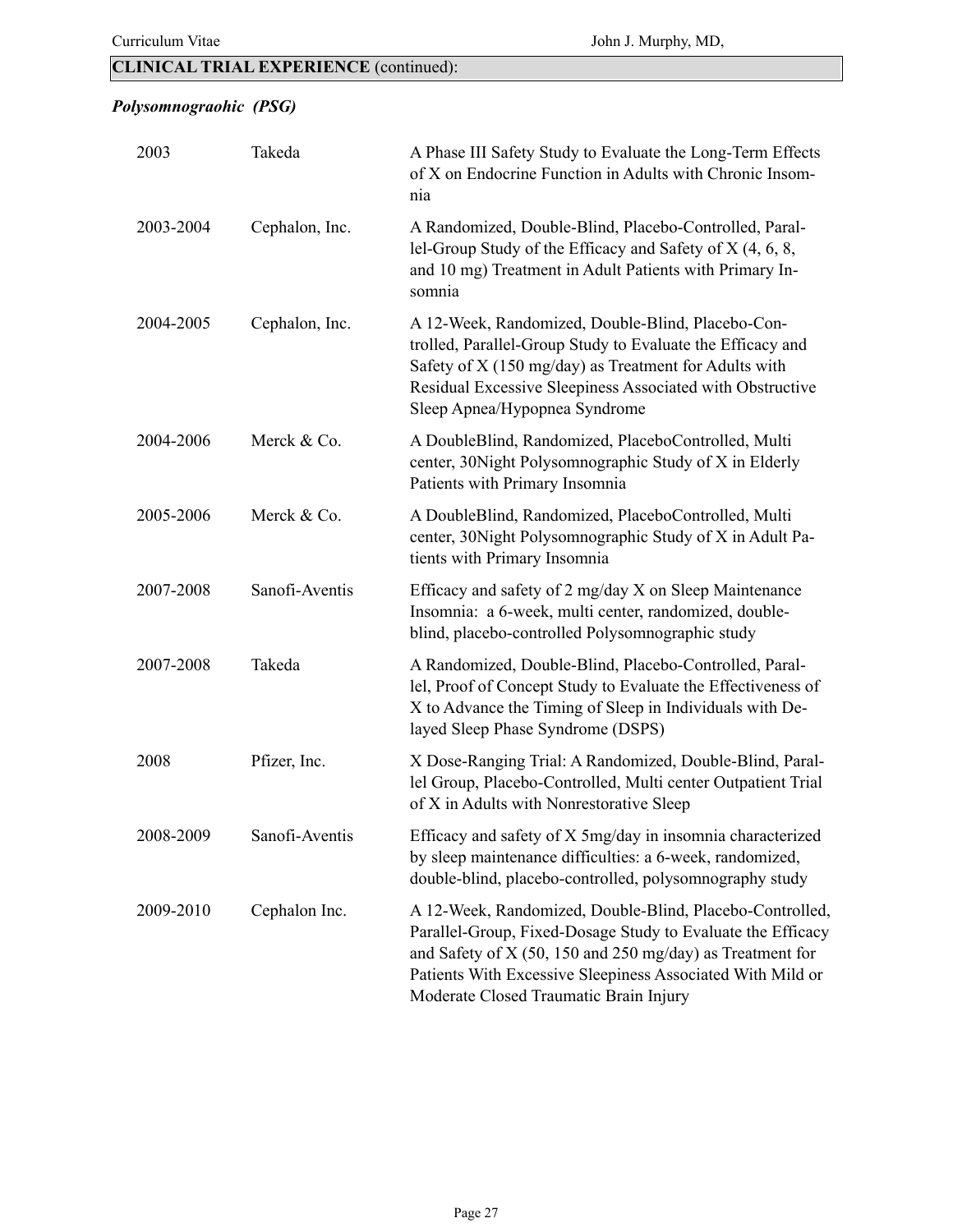#### *Polysomnograohic (PSG) (continued):*

| 2010-2011 | Pfizer Inc.   | A Randomized, Double-Blind, Placebo-Controlled, 3-Way<br>Crossover, Multi center Polysomnography Study of X and Y<br>in Adults with Restless Legs Syndrome                                                                                |
|-----------|---------------|-------------------------------------------------------------------------------------------------------------------------------------------------------------------------------------------------------------------------------------------|
| 2010-2011 | Cephalon Inc. | A 12-Month, Open-Label Study to Evaluate the Safety, Tol-<br>erability, and Efficacy of X (150 and 250 mg/day) as Treat-<br>ment for Patients with Excessive Sleepiness Associated with<br>Mild or Moderate Closed Traumatic Brain Injury |

#### **Outpatient Sleep Disorders**

| 1998      | Wyeth-Ayerst Re-<br>search    | A Phase III, Multi center, Randomized, Double-Blind, Place-<br>bo-Controlled, Parallel-Group, Safety, Tolerance, and Effica-<br>cy Study of 10 and 20 mg Zaleplon, Protocol No.<br>0897A1-307US                                     |
|-----------|-------------------------------|-------------------------------------------------------------------------------------------------------------------------------------------------------------------------------------------------------------------------------------|
| 1998      | Wyeth-Ayerst Re-<br>search    | A Phase III, Multi center, Long-Term, Open-Label, Safety<br>and Tolerance Study of 10 or 20 mg of Zolaplon Adminis-<br>tered Once Daily for a Maximum of 360 Days in Adult Out-<br>patients with Insomnia Protocol No. 0897A-312 US |
| 1999      | Merck & Co.                   | A Double-Blind, Placebo-Controlled Study of Patient Re-<br>ported Sleep Effects of X in Older Patients with Chronic<br>Primary Insomnia                                                                                             |
| 2002      | Sanofi-Synthelabo<br>Research | Comparison of Efficacy and Safety of X 12.5 mg and Place-<br>bo in Patients with Primary Insomnia. A Double-Blind, Ran-<br>domized, Placebo-Controlled, Parallel-Group Study                                                        |
| 2002-2003 | Neuroscience Bio-<br>science  | A Phase III, Randomized, Double-Blind, Placebo-Controlled,<br>Outpatient Study to Assess the Long-Term Safety and Effica-<br>cy of Two Dose Levels of X in Adult Patients with Primary<br>Insomnia                                  |
| 2003-2005 | Cephalon, Inc.                | A 12-Month, Open-Label Study to Evaluate Safety and Effi-<br>cacy of X at Dosages up to 10 mg/day in Adult Patients with<br>Primary Insomnia                                                                                        |
| 2003-2005 | Cephalon, Inc.                | A 12-Month, Open-Label Study to Evaluate Safety and Effi-<br>cacy of X at Dosages up to 8 mg/day in Adult Patients with<br>Primary Insomnia                                                                                         |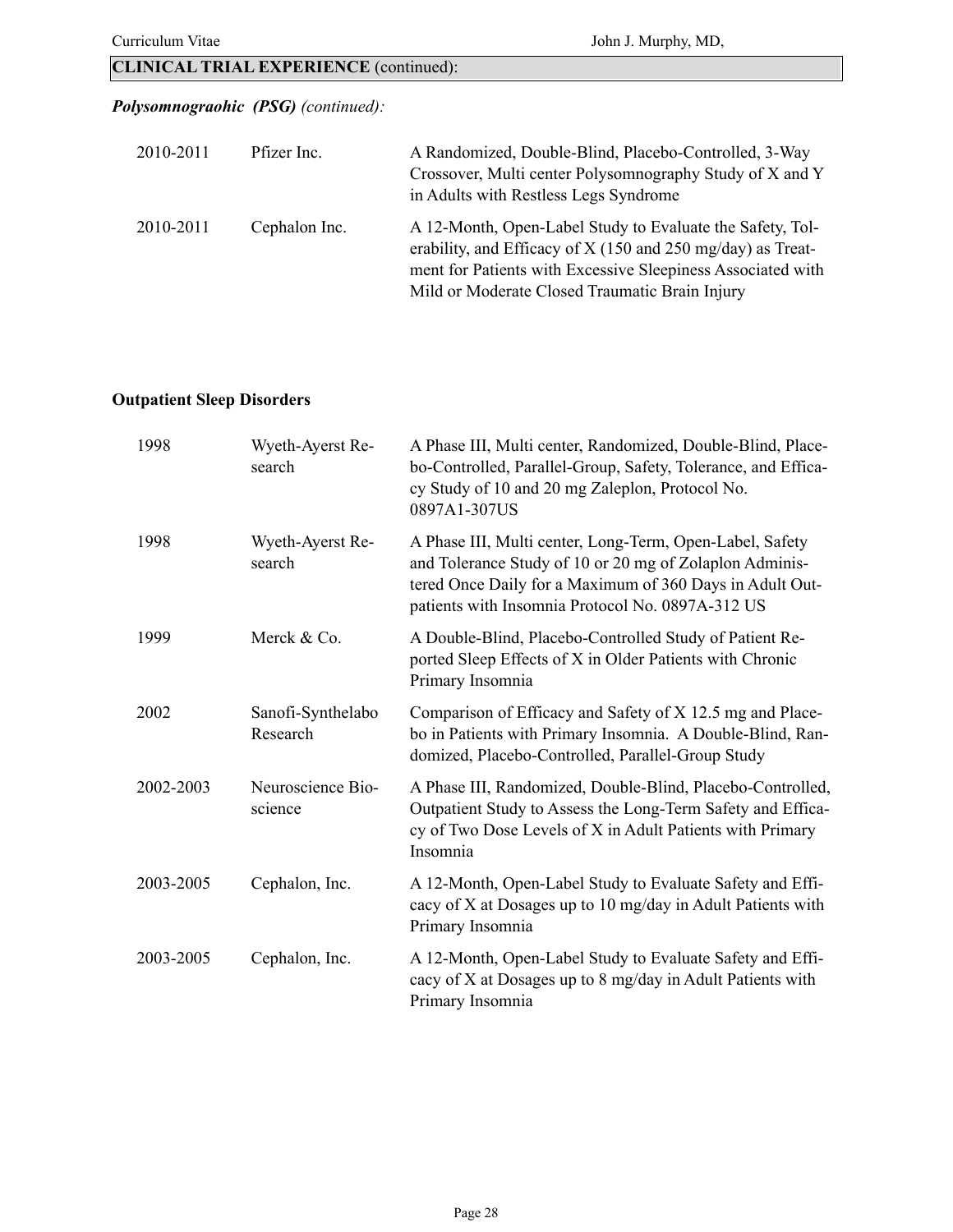#### *Outpatient Sleep Disorders (continued):*

| 2004-2005 | Cephalon, Inc.              | A 12-Month, Open-Label, Flexible-Dosage (100-250 mg/<br>day) Extension Study of the Safety and Efficacy of X in the<br>Treatment of Patients with Excessive Sleepiness Associated<br>with Narcolepsy, Obstructive Sleep Apnea/Hypopnea Syn-<br>drome, or Chronic Shift Work Sleep Disorder                              |
|-----------|-----------------------------|-------------------------------------------------------------------------------------------------------------------------------------------------------------------------------------------------------------------------------------------------------------------------------------------------------------------------|
| 2004-2006 | Merck & Co.                 | A Double-Blind, Randomized, Multi center, Placebo-Con-<br>trolled, Parallel-Groups Efficacy and Safety Extension Study<br>of X in the Treatment of Adult Outpatients With Primary In-<br>somnia                                                                                                                         |
| 2005-2007 | Sanofi-Aventis              | Evaluation of the Long-Term Efficacy and Safety of X 12.5-<br>mg Compared to Placebo, When Both are Administered Over<br>a Long-Term Period "As Needed", in Patients with Chronic<br>Primary Insomnia. (A Randomized, Double-Blind, Placebo-<br>Controlled, Parallel Group, Multi center, Phase IIIb Clinical<br>Study) |
| 2006      | Neurocrine Bio-<br>sciences | A Phase III, Randomized, Double-Blind, Placebo-Controlled,<br>Outpatient Study to Assess the Efficacy and Safety of a Mod-<br>ified Release Formulation of X in Adult Primary Insomnia<br>Patients with Sleep Maintenance Difficulties                                                                                  |
| 2006-2007 | Sanofi-Aventis              | Efficacy and Safety of X 5 mg/day on Sleep Maintenance<br>Insomnia: A 6-Week, Multi center, Randomized, Double-<br>Blind, Placebo-Controlled Study                                                                                                                                                                      |
| 2006-2007 | Sanofi-Aventis              | Efficacy and Safety of X 5mg/day on Sleep Maintenance<br>Insomnia: A 12-week Multi center, Randomized, Double-<br>Blind, Placebo-Controlled Study                                                                                                                                                                       |
| 2006-2007 | Arena                       | A randomized, double-blind, placebo controlled, 3-way<br>cross-over study to evaluate effects of X in patients with in-<br>somnia                                                                                                                                                                                       |
| 2007      | Organon, Inc.               | A six-week, double-blind, randomized, placebo-controlled,<br>parallel group, efficacy and safety, sleep lab trial with X in<br>patients with chronic primary insomnia                                                                                                                                                   |
| 2007      | Organon, Inc.               | Fifty-two weeks, open-label extension trial to evaluate safety<br>and efficacy of X in outpatients with chronic primary insom-<br>nia who completed Clinical Trial Protocol I or II                                                                                                                                     |